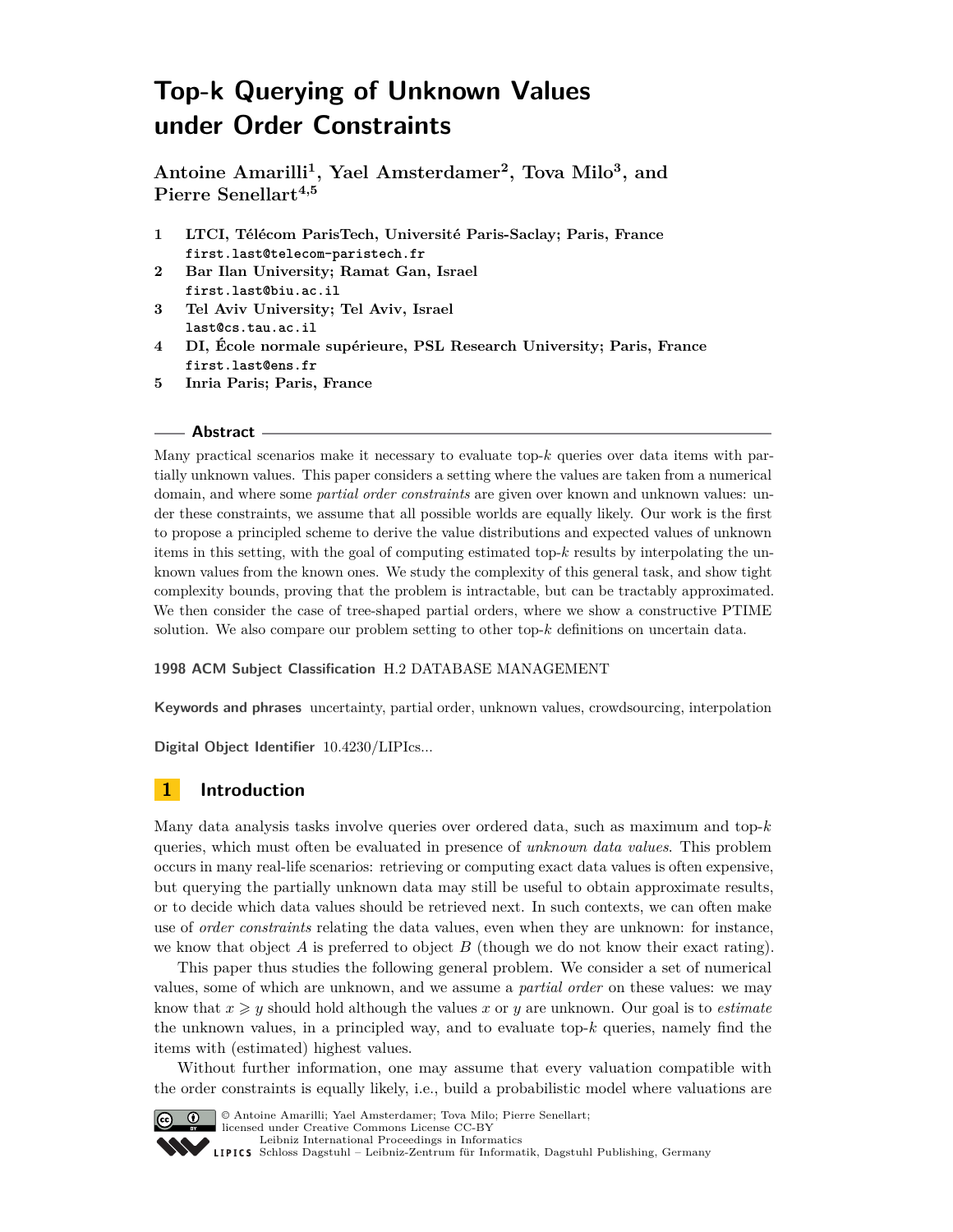<span id="page-1-0"></span>

**Figure 1** Sample catalog taxonomy with compatibility scores

*uniformly distributed*. Indeed, uniform distributions in the absence of prior knowledge is a common assumption in probabilistic data management  $[1, 12, 34]$  $[1, 12, 34]$  $[1, 12, 34]$  for continuous distributions on data values within an interval; here we generalize to a uniform distribution over multiple unknown values. Though the distribution is uniform, the dependencies between values lead to non-trivial insights about unknown values and top-*k* results, as we will illustrate.

**Illustrative example.** We consider a specific application setting where our problem occurs. Consider a scenario where products are classified in a catalog taxonomy (Figure [1\)](#page-1-0) using human input: the relevance of a product to any category is captured by a *compatibility score*. Assessing this compatibility is often left to human judgement rather than attempting to derive it from records or statistics [\[9,](#page-15-2) [40,](#page-16-1) [49\]](#page-17-0). Thus we assume scores are obtained via questions to domain experts or to a crowd of unqualified users<sup>[1](#page-1-1)</sup>. Our goal is to assign the product to the top-*k* most compatible categories among a set of *end categories* (in yellow with a solid border), as opposed to *virtual categories* (dashed border). The virtual categories generalize the end categories, and allow us to ask broader questions to experts, but we do not try to assign products to them, e.g., they do not have a dedicated page in our online store.

Imagine now that the product to classify is a *smartwatch*, and that we want to find the top-2 end categories for it. We asked an expert for its compatibility score with some categories (both end and virtual categories), which we indicate in Figure [1.](#page-1-0) Because expert input is costly, however, we wish to choose the top-2 end categories based on the incomplete information that we have. The naïve answer is to look only at categories with known scores, and to identify Wearable Devices and Diving Watches as the best end categories.

In this scenario, however, we can impose a natural partial order over the scores, both known and unknown: any product that belongs to a specific category (e.g., Smartphones) conceptually also belongs to each of the more general categories (e.g., Cell Phones). We can thus require that if a category  $x$  is a sub-category of  $y$ , then the product's compatibility score for *x* should be at most its score for *y*. This can be explained in the instructions to the humans providing the scores, and enforced by the user interface. Beyond this constraint, we do not make any further assumption on the scores.

Now, note that due to order constraints, the scores of Watches and Diving Gear, while unknown, cannot be lower than that of Diving Watches; so either of the two could replace Diving Watches in the top-2 answer. To choose between these categories, we observe that the score of Diving Gear must be exactly 0*.*5 (which bounds it from above and below). In contrast, as the score of Wearable Devices is 0*.*9, Clothing has a score of at least 0*.*9, so the score of Watches can be anything between 0.5 and an unknown value which is  $\geqslant 0.9$ . A

<span id="page-1-1"></span><sup>&</sup>lt;sup>1</sup> In the latter case, we aggregate the answers of multiple workers to obtain the compatibility score.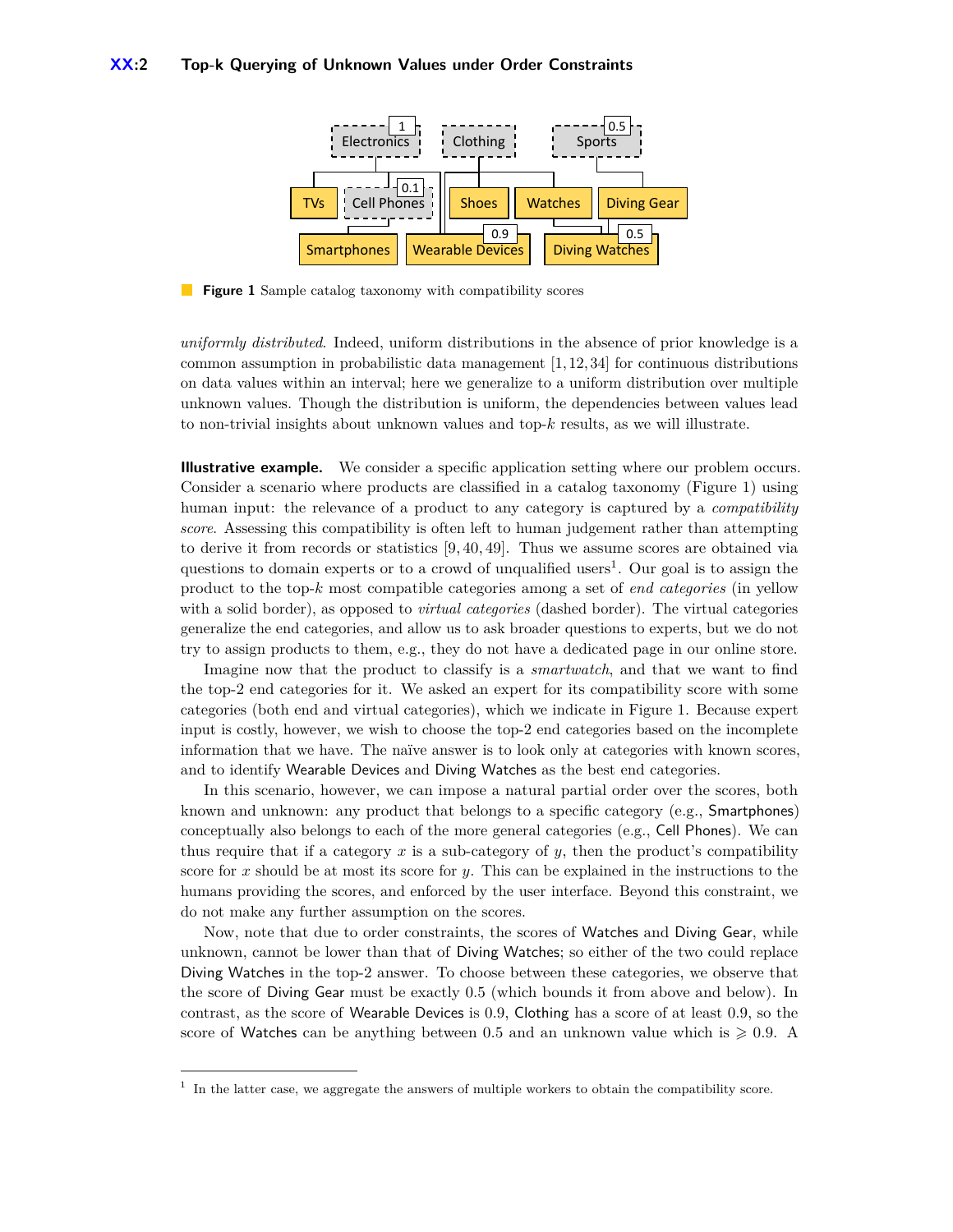better top-2 answer is thus Wearable Devices and Watches, the latter being likely to have a higher score than Diving Watches (or Diving Gear).

**Other application domains.** Beyond the crowdsourcing example that we illustrate, our setting is relevant to many other application domains involving different types of unknown data. For instance, in the domain of Web services [\[46\]](#page-17-1), one may wish to find the *k*-most relevant apartments for a user, given user-provided criteria on the apartment (price range, location, size, etc.) but no precise way to aggregate them into a relevance function. In this case, order constraints may be imposed on the unknown relevance of apartments, whenever one apartment *dominates* another (i.e., is better for each criterion); exact-value constraints may capture user-provided ratings to viewed apartments; and a top-*k* query could be used, e.g., to select the most relevant apartments among those available for sale.

As another example, in the context of top-*k* queries over sensor data [\[25,](#page-16-2) [35\]](#page-16-3), one may wish to find the *k*-fastest drivers in a certain region given partial data from speedometers and street cameras; comparing the progress and locations of vehicles may yield partial order constraints on their speed. Other domains include, e.g., data mining [\[3\]](#page-15-3), managing preference data [\[48\]](#page-17-2), or finding optimal values of black-box functions expressing cost, running time, etc.

**Contributions.** As previously mentioned, we assume a uniform probability distribution over valuations of unknown items, which we capture formally in our model via possible-world semantics. We then use the *expected values* of items as an estimate of their unknown values, for the sake of top- $k$  computation (see Section [2\)](#page-3-0). Our work presents three main contributions using this general model, as follows.

First, in Section [3](#page-5-0) we present a *general and principled scheme to interpolate unknown values from known ones under partial order constraints*, and thereby obtain the top-*k* such values. We implement this in an algorithm that is polynomial in the number of possible item orderings, and consequently show that in the worst case it is in  $\text{FP}^{\#P}$  in the size of the input.[2](#page-2-0) The problem of finding expected values has a geometric characterization as centroid computation in high-dimensional polytopes (as we explain further); however, our  $FP^{\#P}$ membership result goes beyond existing computational geometry results since the constraints that we consider, namely, partial order and exact-value constraints, correspond to special classes of polytopes not studied in the context of geometry. Indeed, centroid computation is generally not in  $\text{FP}^{\#P}$  [\[32,](#page-16-4) [42\]](#page-16-5). Our work also departs from previous work on top- $k$  queries over incomplete or probabilistic data  $[15, 28, 46]$  $[15, 28, 46]$  $[15, 28, 46]$ : we do not make the simplifying assumption that item distributions are independent and given, but rather study the effect of constraints on individual item distributions.

Our second main contribution, in Section [4,](#page-8-0) is to establish *hardness results*, and specifically, a matching lower  $\text{FP}^{\#P}$  bound for top-*k* computation. While the  $\#P$ -hardness of computing expected values follows from the geometric characterization of the problem [\[42\]](#page-16-5), we show that top- $k$  is hard even without computing expected values. Hence the  $\text{FP}^{\#P}$  bound is tight for both interpolation and top-*k*; this shows that the assumption regarding variable independence in previous work, that enables PTIME solutions [\[15,](#page-15-4) [28,](#page-16-6) [46\]](#page-17-1), indeed simplifies the problem. To complete the picture we discuss possible approximation schemes for the interpolation and top-*k* problems, again by the connection to centroid computation.

<span id="page-2-0"></span> $\#P$  is the class of counting problems that return the number of solutions of NP problems.  $FP^{HP}$  is the class of function problems that can be computed in PTIME using a  $\#P$  oracle.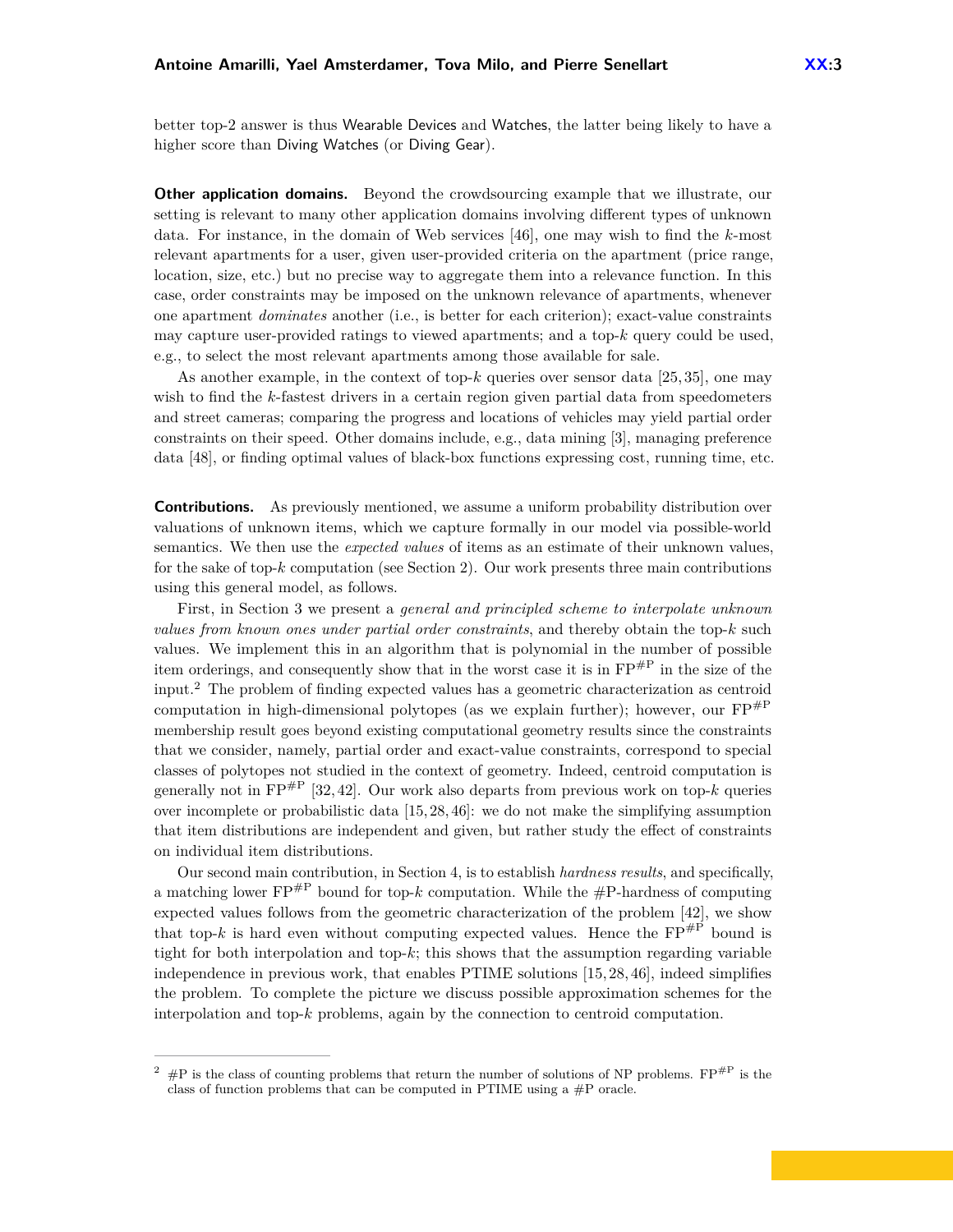#### **XX:4 Top-k Querying of Unknown Values under Order Constraints**

Our third main contribution, in Section [5,](#page-10-0) is the study of *tractable cases*, following the hardness of the general problem and the high complexity of approximation. We devise a PTIME algorithm to compute expected values and top-*k* results when the order constraints are *tree-shaped* or decomposable to trees. This class of constraints is commonly encountered in the context of unknown values (e.g., taxonomies of products are often trees rather than DAGs); yet, to our knowledge, the corresponding polytopes have no equivalents in the context of computational geometry.

Our results also include a review of existing definitions for top-*k* over uncertain data, which motivates our particular choice of definition (in Section [6\)](#page-12-0). We survey related work in more depth in Section [7](#page-13-0) and conclude in Section [8.](#page-14-0) Full proofs of our results can be found in [\[5\]](#page-15-5), an extended version of this paper.

## <span id="page-3-0"></span>**2 Preliminaries and Problem Statement**

This section introduces the formal definitions for the problem that we study in this paper. We model known and unknown item values as *variables*, and order constraints as *equalities* and *inequalities* over them. Then we define the possible valuations for the variables via possible-world semantics, and use this semantics to define a uniform distribution where all worlds are equally likely. The problem of top-*k* querying over unknown values can then be formally defined with respect to the expected values of variables in the resulting distribution.

## **2.1 Unknown Data Values under Constraints**

Our input includes a set  $\mathcal{X} = \{x_1, \ldots, x_n\}$  of variables with unknown values  $v(x_1), \ldots, v(x_n)$ , which we assume<sup>[3](#page-3-1)</sup> to be in the range  $[0, 1]$ . We consider two kinds of constraints over them:

- **order constraints**, written  $x_i \leq x_j$  for  $x_i, x_j \in \mathcal{X}$ , encoding that  $v(x_i) \leq v(x_j)$ ; m.
- **exact-value constraints** to represent variables with known values, written<sup>[4](#page-3-2)</sup>  $x_i = \alpha$  for  $0 \le \alpha \le 1$  and for  $x_i \in \mathcal{X}$ , encoding that  $v(x_i) = \alpha$ .

In what follows, a *constraint set* with constraints of both types is typically denoted C. We assume that constraints in C are *not contradictory* (e.g., we forbid  $x = 0.1$ ,  $y = 0.2$ ,  $y \leq z$ , and  $z \leq x$ , and that they are *closed under implication*: e.g., if  $x = \alpha$ ,  $y = \beta$  are given, and  $\alpha \leq \beta$ , then  $x \leq y$  is implied and thus should also be in C. We can check in PTIME that  $\mathcal C$  is non-contradictory by simply verifying that it does not entail a false inequality on exact values (e.g.,  $0.2 \le 0.1$  as in our previous example). The closure of C can be found in PTIME as a transitive closure computation [\[27\]](#page-16-7) that also considers exact-value constraints. We denote by  $\mathcal{X}_{\text{exact}}$  the subset of  $\mathcal X$  formed of variables with exact-value constraints.

**Example 1.** In the product classification example from the Introduction, a variable  $x_i \in \mathcal{X}$ would represent the compatibility score of the product to the *i*-th category. If the score is known, we would encode it as a constraint  $x_i = \alpha$ . In addition, C would contain the order constraint  $x_i \leq x_j$  whenever category *i* is a sub-category of *j* (recall that the score of a sub-category cannot be higher than that of an ancestor category).

<span id="page-3-1"></span><sup>3</sup> Our results extend to other bounded, continuous ranges, because we can rescale them to fall in [0*,* 1].

<span id="page-3-2"></span><sup>&</sup>lt;sup>4</sup> The number  $\alpha$  is written as a rational number, represented by its numerator and denominator.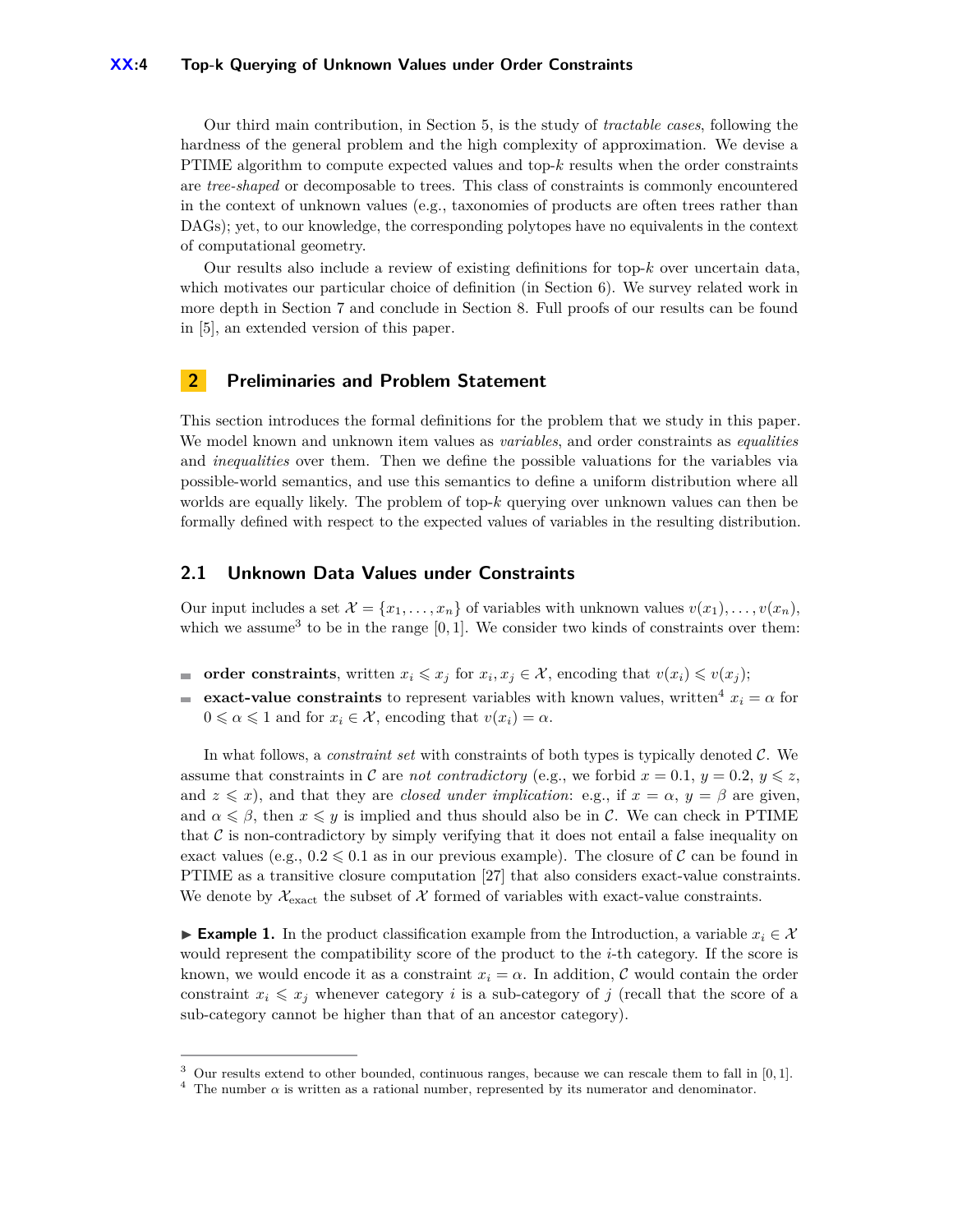## **2.2 Possible World Semantics**

The unknown data captured by  $\mathcal X$  and  $\mathcal C$  makes infinitely many valuations of  $\mathcal X$  possible (including the true one). We model these options via possible world semantics: a *possible world w* for a constraint set C over  $\mathcal{X} = \{x_1, \ldots, x_n\}$  is a vector of values  $w = (v_1, \ldots, v_n) \in$  $[0,1]^n$ , corresponding to setting  $v(x_i) := v_i$  for all *i*, such that all the constraints of C hold under this valuation. The set of all possible worlds is denoted by  $pw_{\mathcal{X}}(\mathcal{C})$ , or by  $pw(\mathcal{C})$  when  $\mathcal X$  is clear from context.

Notice that C can be encoded as a set of *linear constraints*, i.e., a set of inequalities between linear expressions on  $\mathcal X$  and constants in [0, 1]. Thus, following common practice in linear programming, the feasible region of a set of linear constraints ( $pw(\mathcal{C})$ ) in our setting) can be characterized geometrically as a convex polytope, termed the *admissible polytope*: writing  $n := |\mathcal{X}|$ , each linear constraint defines a feasible half-space of  $\mathbb{R}^n$  (e.g., the half-space where  $x \leq y$ , and the convex polytope pw(C) is the intersection of all half-spaces. In our setting the polytope  $pw(C)$  is bounded within  $[0,1]^n$ , and it is non-empty by our assumption that C is not contradictory. With exact-value constraints, or order constraints such as  $x_i \leq x_j$  and  $x_j \leq x_i$ , it may be the case that the dimension of this admissible polytope is less than  $|\mathcal{X}|$ . Computing this dimension can easily be done in PTIME (see, e.g., [\[44\]](#page-17-3)).

**Example 2.** Let  $\mathcal{X} = \{x, y, z\}$ . If  $\mathcal{C} = \{x \leq y\}$ , the admissible polytope has dimension 3 and is bounded by the planes defined by  $x = y$ ,  $x = 0$ ,  $y = 1$ ,  $z = 0$  and  $z = 1$ . If we add to  $C$  the constraint  $y = 0.3$ , the admissible polytope is a 2-dimensional rectangle bounded by  $0 \leqslant x \leqslant 0.3$  and  $0 \leqslant z \leqslant 1$  on the  $y = 0.3$  plane. We cannot add, for example, the constraint  $x = 0.5$ , because C would become contradictory.

#### **2.3 Probability Distribution**

Having characterized the possible worlds of pw(C), we assume a *uniform* probability distribution over  $pw(\mathcal{C})$ , as indicated in the Introduction. This captures the case when all possible worlds are equally likely, and is a natural choice when we have no information about which valuations are more probable.

Since the space of possible worlds is continuous, we formally define this distribution via a probability density function (pdf), as follows. Let  $\mathcal X$  and  $\mathcal C$  define a *d*-dimensional polytope  $pw_{\mathcal{X}}(\mathcal{C})$  for some integer *d*. The *d-volume* (also called the Lebesgue measure [\[29\]](#page-16-8) on  $\mathbb{R}^d$ ) is a measure for continuous subsets of *d*-dimensional space, which coincides with length, area, and volume for dimensions 1, 2, and 3, respectively. We denote by  $V_d(\mathcal{C})$  the *d*-volume of the admissible polytope, or simply  $V(C)$  when *d* is the dimension of  $pw(C)$ .

**► Definition 3.** The *uniform pdf p* maps each possible world  $w \in pw(C)$  to the constant  $p(w) := \frac{1}{V(\mathcal{C})}$ .

#### <span id="page-4-0"></span>**2.4 Top-k Queries**

We are now ready to formally define the main problem studied in this paper, namely, the evaluation of *top-k queries* over unknown data values. The queries that we consider retrieve the *k* items that are estimated to have the highest values, *along with their estimated values*, with ties broken arbitrarily. We further allow queries to apply a *selection operator*  $\sigma$  on the items before performing the top- $k$  computation. In our example from the Introduction, this is what allows us to select the top-*k* categories among only the end categories. We denote the subset of  $X$  selected by  $\sigma$  as  $\mathcal{X}_{\sigma}$ .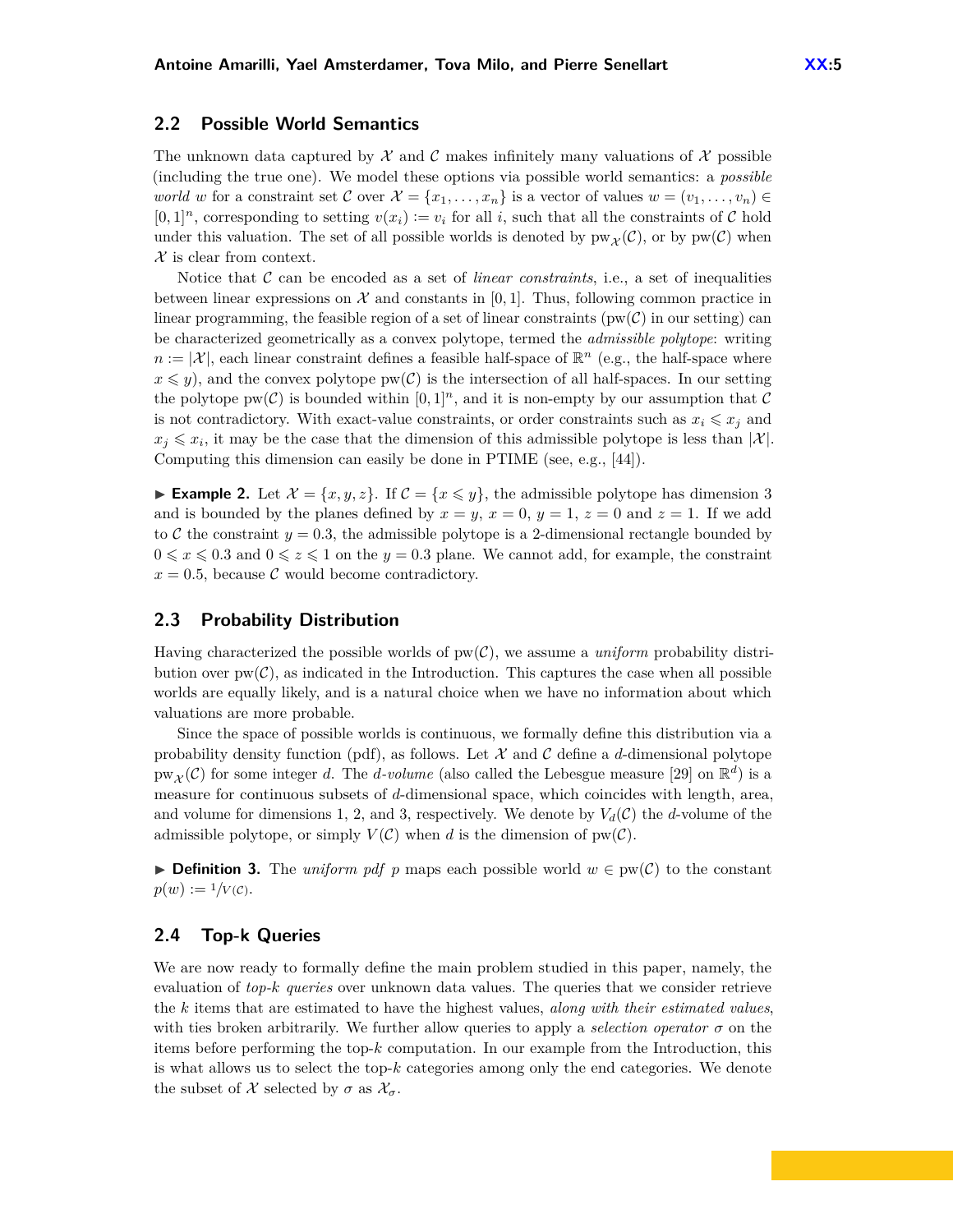If all item values are known, the semantics of top-*k* queries is clear. In presence of unknown values, however, the semantics must be redefined to determine how the top-*k* items and their values are estimated. In this paper, we estimate unknown items by their *expected value over all possible worlds*, i.e., their expected value according to the uniform pdf *p* defined above on  $pw(C)$ . This corresponds to *interpolating* the unknown values from the known ones, and then querying the result. We use these interpolated values to define the top-*k* problem as computing the *k* variables with the highest expected values, but we also study on its own the interpolation problem of computing the expected values.

To summarize, the two formal problems that we study on constraint sets are:

- **Interpolation.** Given a constraint set C over X and variable  $x \in \mathcal{X}$ , the *interpolation problem* for *x* is to compute the expected value of *x* in the uniform distribution over  $pw_{\mathcal{X}}(\mathcal{C})$ .
- **Top-***k***.** Given a constraint set C over  $\mathcal{X}$ , a selection predicate  $\sigma$ , and an integer *k*, the *top-k computation problem* is to compute the ordered list of the *k* maximal expected values of variables in  $\mathcal{X}_{\sigma}$  (or less if  $|\mathcal{X}_{\sigma}| \leq k$ ), with ties broken arbitrarily.

We review other definitions of top-*k* on uncertain data in Section [6,](#page-12-0) where we justify our choice of semantics.

**Alternate phrasing.** The Interpolation problem can also be defined geometrically, as the computation of the *centroid* (or *center of mass*) of the admissible polytope: the point *G* such that all vectors relative to *G* originating at points within the polytope sum to zero. The constraints that we study correspond to a special kind of polytopes, for which we will design a specific algorithm in the next section, and derive an  $\text{FP}^{\#P}$  membership bound which does not hold for general polytopes (as explained in the Introduction). However, the geometric connection will become useful when we study the complexity of our problem in Section [4.1.](#page-8-1)

# <span id="page-5-0"></span>**3 An Algorithm for Interpolation and Top-k**

Having defined formally the problems that we study, we begin our complexity analysis by designing an algorithm that computes the expected value of variables.

The algorithm enumerates all possible orderings of the variables (to be defined formally below), but it is still nontrivial: we must handle exact-value constraints specifically, and we must compute the probability of each ordering to determine its weight in the overall expected value computation. From the algorithm, we will deduce that our interpolation and top-*k* problems are in FP#P .

**Eliminating ties.** To simplify our study, we will eliminate from the start the problem of *ties*, which will allow us to assume that values in all worlds are totally ordered. We say that a possible world  $w = (v_1, \ldots, v_n)$  of C has a *tie* if  $v_i = v_j$  for some *i, j*. Note that occasional ties, not enforced by  $C$ , have an overall probability of 0: intuitively, if the admissible polytope is *d*-dimensional, then all the worlds where  $v_i = v_j$  correspond to a  $(d-1)$ -dimensional hyperplane bounding or intersecting the polytope. A finite set of such hyperplanes (for every pair of variables) has total *d*-volume 0. Since our computations (volume, expected value) involve integrating over possible worlds, a set of worlds with total probability 0 does not affect the result.

What is left is to consider ties enforced by  $\mathcal C$  (and thus having probability 1). In such situations, we can rewrite  $C$  by merging these variables to obtain an equivalent constraint set where ties have probability 0. Formally: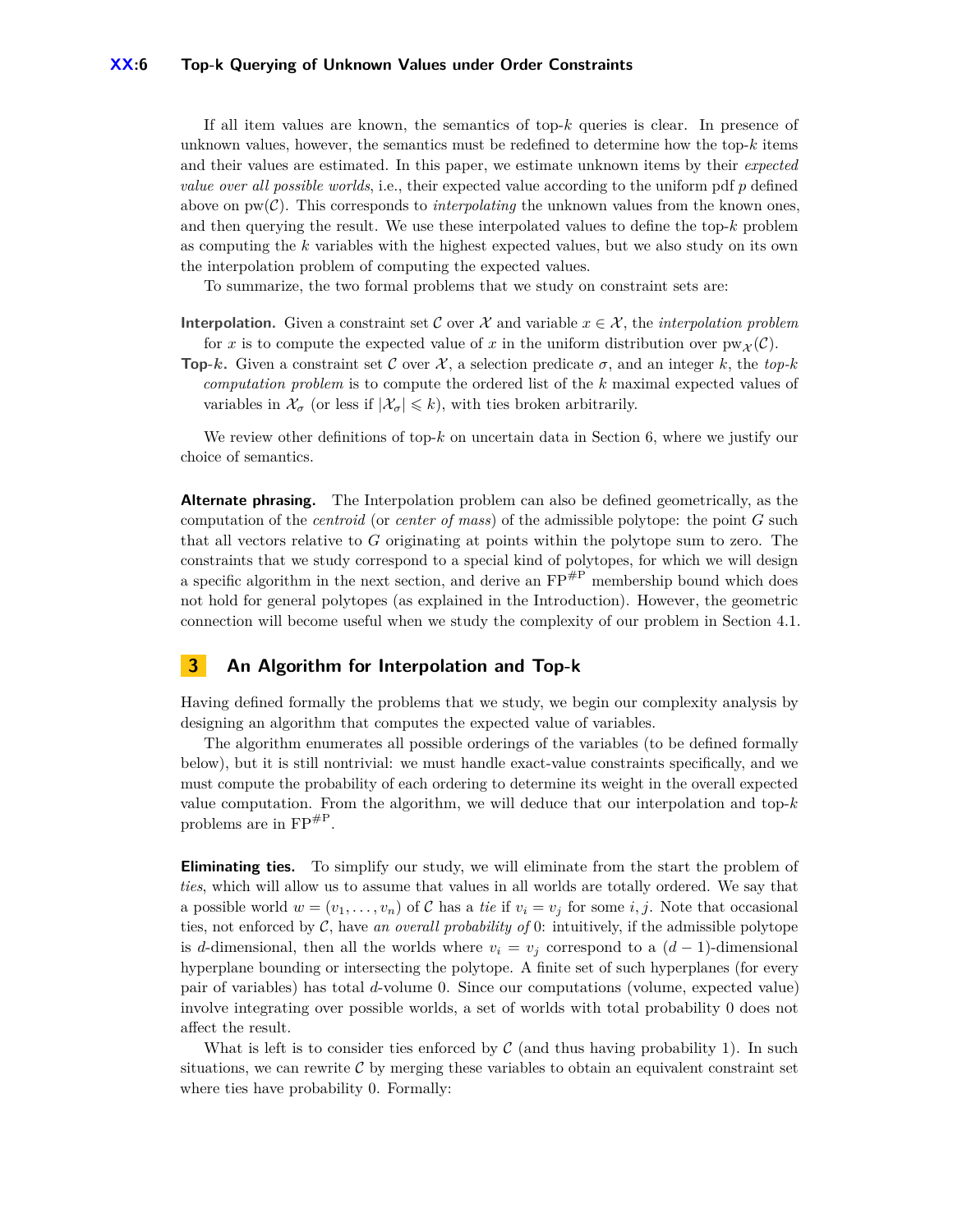<span id="page-6-2"></span>▶ Lemma 4. For any constraint set C, we can construct in PTIME a constraint set C' such that the probability that the possible worlds of  $\mathcal{C}'$  have a tie (under the uniform distribution) *is zero, and such that any interpolation or top-k computation problem on* C *can be reduced in PTIME to the same type of problem on*  $\mathcal{C}'$ *.* 

Hence, we assume from now on that ties have zero probability in  $\mathcal{C}$ , so that we can ignore possible worlds with ties without affecting the correctness of our analysis. Note that this implies that all of our results also hold for *strict inequality constraints*, of the forms  $x < y$ and  $x \neq y$ .

Under this assumption, we first study in Section [3.1](#page-6-0) the case where  $\mathcal C$  is a total order. We then handle arbitrary  $\mathcal C$  by aggregating over possible variable orderings, in Section [3.2.](#page-6-1)

## <span id="page-6-0"></span>**3.1 Total Orders**

In this section we assume C is a total order  $C_1^n(\alpha, \beta)$  defined as  $x_0 \leq x_1 \leq \cdots \leq x_n \leq x_{n+1}$ , where  $x_0 = \alpha$  and  $x_{n+1} = \beta$  are variables with exact-value constraints in  $\mathcal{X}_{\text{exact}}$ .

We first consider *unfragmented* total orders, where  $x_1, \ldots, x_n \notin \mathcal{X}_{\text{exact}}$ . In this case, we can show that the expected value of  $x_i$ , for  $1 \leq i \leq n$ , corresponds to a *linear interpolation* of the unknown variables between  $\alpha$  and  $\beta$ , namely:  $\frac{i}{n+1} \cdot (\beta - \alpha) + \alpha$ . This can be shown formally via a connection to the expected value of the order statistics of samples from a uniform distribution, which follows a Beta distribution [\[22\]](#page-16-9).

Now consider the case of *fragmented* total orders, where  $\mathcal C$  is allowed to contain more exact-value constraints than the ones on  $\alpha$  and  $\beta$ . We observe that we can *split* the total order into *fragments*: by cutting at each variable that has an exact-value constraint, we obtain sub-sequences of variables which follow an unfragmented total order. We can then compute the expected values of each fragment independently, and compute the total order volume as the product of the fragment volumes. The correctness of this computation follows from a more general result (Lemma [12\)](#page-10-1) stated and proven in Section [5.](#page-10-0)

Hence, given a constraint set  $\mathcal C$  imposing a (possibly fragmented) total order, the expected value of  $x_i$  can be computed as follows. If  $x_i \in \mathcal{X}_{\text{exact}}$ , analysis is trivial. Otherwise, we consider the fragment  $C_{p+1}^{q-1}(v_p, v_q)$  that contains  $x_i$ ; namely,  $p$  is the maximal index such that  $0 \leq p \leq i$  and  $x_p \in \mathcal{X}_{\text{exact}}$ , and q is the minimal index such that  $i < q \leq n+1$  and  $x_q \in \mathcal{X}_{\text{exact}}$ . The expected value of  $x_i$  can then be computed within  $\mathcal{C}_{p+1}^{q-1}(v_p, v_q)$  using linear interpolation.

The following proposition summarizes our findings:

**Proposition 5.** *Given a constraint set*  $C$  *implying a total order, the expected value of any variable*  $x_i \in \mathcal{X}$  *can be computed in PTIME.* 

#### <span id="page-6-1"></span>**3.2 General Constraint Sets**

We can now extend the result for total orders to an expression of the expected value for a general constraint set  $\mathcal{C}$ . We apply the previous process to each possible total ordering of the variables, and aggregate the results. To do this, we define the notion of *linear extensions*, inspired by partial order theory:

**Definition 6.** Given a constraint set C over X, we say that a constraint set  $\mathcal{T}$  is a *linear extension* of C if (i)  $\mathcal T$  is a total order; (ii) the exact-value constraints of  $\mathcal T$  are exactly those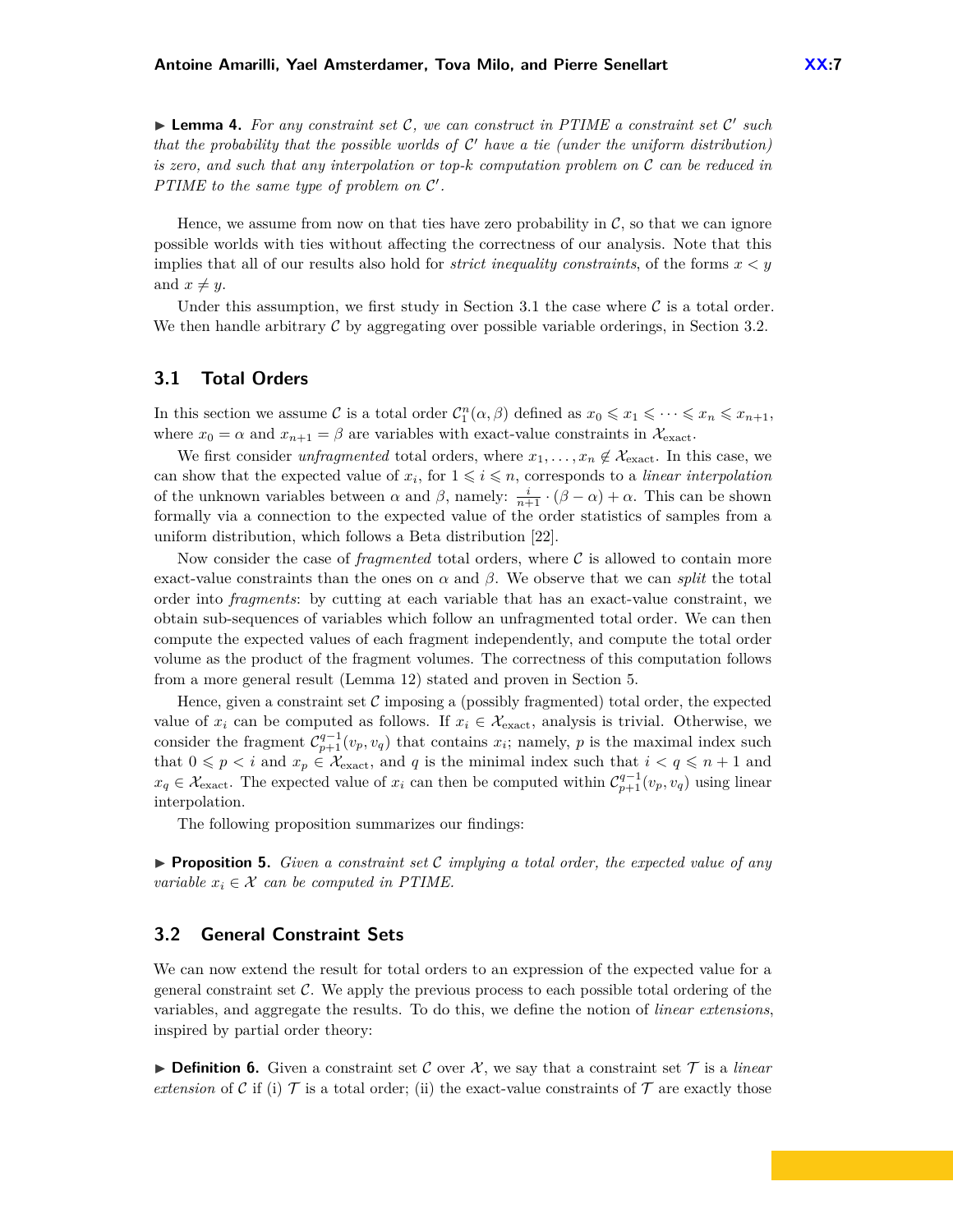<span id="page-7-3"></span><span id="page-7-2"></span>**Algorithm 1:** Compute the expected value of a variable **Input:** Constraint set C on variables X with  $n := |\mathcal{X}|$  where ties have probability 0 and where value range [0, 1] is enforced by constraints; variable  $x \in \mathcal{X}$ **Output:** Expected value of *x* 1 **if**  $x$  is in  $\mathcal{X}_{\text{exact}}$ , *i.e.*, has an exact-value constraint in C to some v **then return**  $v$ ;  $\mathbb{E}_{\mathcal{C}}[x] \leftarrow 0; V(\mathcal{C}) \leftarrow 0;$  $\alpha$  *m*  $\leftarrow |\mathcal{X}_{\text{exact}}|$ ; 4 Write  $x_0$  *<* · · · *< x<sub>m−1</sub>* the variables of  $\mathcal{X}_{\text{exact}}$  and  $v_0$  *<* · · · *< v<sub>m−1</sub>* their values; <sup>5</sup> **foreach** *linear extension* T *of* C **do** 6 Write  $i_0 < \cdots < i_{m-1}$  the *indices* in  $\mathcal T$  of variables  $x_0, \ldots, x_{m-1}$  in  $\mathcal X_{\text{exact}}$ ;  $\tau$  Write *k* the *index* in  $\tau$  of the variable *x*; 8 Write  $i_j, i_{j+1}$  the indices of variables from  $\mathcal{X}_{\text{exact}}$  s.t.  $i_j < k < i_{j+1}$ ;  $\mathbb{E}_{\mathcal{T}}[x] \leftarrow \text{ExpectedValFrag}(i_j, i_{j+1}, k, v_j, v_{j+1})$ ; // Expected value of  $x$  in  $\mathcal{T}$  $V(T)$  ←  $\prod_{l=0}^{m-2}$  VolumeFrag $(i_l, i_{l+1}, v_l)$  $\frac{1}{\sqrt{2}}$  Volume of  $\tau$  $\mathbb{E}_{\mathcal{C}}[x] \leftarrow \mathbb{E}_{\mathcal{C}}[x] + V(\mathcal{T}) \times \mathbb{E}_{\mathcal{T}}[x];$  // Sum exp. value of  $x$  weighted by  $V(\mathcal{T})$  $V(\mathcal{C}) \leftarrow V(\mathcal{C}) + V(\mathcal{T}); \hspace{2.6cm} \text{\textcolor{blue}{\textbf{77}}\textbf{12}} \text{ and } V(\mathcal{C}) \leftarrow V(\mathcal{C}) + V(\mathcal{T}) \text{,}$ 13 **return**  $\frac{\mathbb{E}_{\mathcal{C}}[x]}{V(\mathcal{C})}$ ; <sup>14</sup> **Function** ExpectedValFrag $(p, q, k, \alpha, \beta)$ **Input:**  $p < q$ : indices; *k*: requested variable index;  $\alpha < \beta$ : exact values at  $p, q$  resp. **Output:** Expected value of variable  $x_k$  in the fragment  $C_{p+1}^{q-1}(\alpha, \beta)$ 15 *n* ←  $q - p - 1$ ; // num. of variables in the fragment which are  $\notin \mathcal{X}_{\text{exact}}$  $r_{16}$  **return**  $\frac{k-p}{n+1} \cdot (\beta - \alpha) + \alpha$ ; // linear interpolation (see Section [3.1\)](#page-6-0) <sup>17</sup> **Function** VolumeFrag(*p, q, α, β*) **Input:**  $p < q$ : indices;  $\alpha < \beta$ : exact values at  $p, q$  resp. **Output:**  $V(C_{p+1}^{q-1}(\alpha, \beta))$ : volume of the total order fragment between indices *p*, *q* 18 *n* ←  $q - p - 1$ ; // num. of variables in the fragment which are  $\notin \mathcal{X}_{\text{exact}}$ <sup>19</sup> **return** (*β*−*α*) *n n*! ;  $\qquad$  // Volume of  $[\alpha, \beta]^n$  divided by num. of total orders

<span id="page-7-4"></span><span id="page-7-1"></span>of C; and (iii)  $C \subseteq \mathcal{T}$ , namely every constraint  $x \leq y$  in C also holds<sup>[5](#page-7-0)</sup> in  $\mathcal{T}$ .

Algorithm [1](#page-7-1) presents our general scheme to compute the expected value of a variable  $x \in \mathcal{X}$  under an arbitrary constraint set C, assuming the uniform distribution on  $pw(\mathcal{C})$ .

The algorithm iterates over each linear extension  $\mathcal T$  of  $\mathcal C$ , and computes the expected value of x in  $\mathcal T$  and the overall probability of  $\mathcal T$  in pw(C). A linear extension is a total order, so *x* is within a particular fragment of it, namely, between the indices of two consecutive variables with exact-value constraints,  $i_j$  and  $i_{j+1}$ . The *expected value of x in*  $\mathcal{T}$ , denoted by  $\mathbb{E}_{\mathcal{T}}[x]$ , is then affected only by the constraints and variables of this fragment, and can be computed using linear interpolation by the function ExpectedValFrag (line [9\)](#page-7-2).

Now, the final expected value of x in C is the average of all  $\mathbb{E}_{\mathcal{T}}[x]$  weighted by the probability of each linear extension  $\mathcal T$ , i.e., the volume of  $pw(\mathcal T)$  divided by the volume of  $pw(\mathcal{C})$ . Recall that, by Lemma [4,](#page-6-2) worlds with ties have total volume 0 and do not affect this expected value. We compute the volume of T as the *product of volumes of its fragments* (line [10\)](#page-7-3). The volume of a fragment, computed by function VolumeFrag, is the volume of

<span id="page-7-0"></span><sup>&</sup>lt;sup>5</sup> The linear extensions of C in this sense are thus exactly the linear extensions of the partial order on  $\mathcal X$ imposed by  $\mathcal{C}$ : this partial order is indeed antisymmetric because  $\mathcal{C}$  has no ties.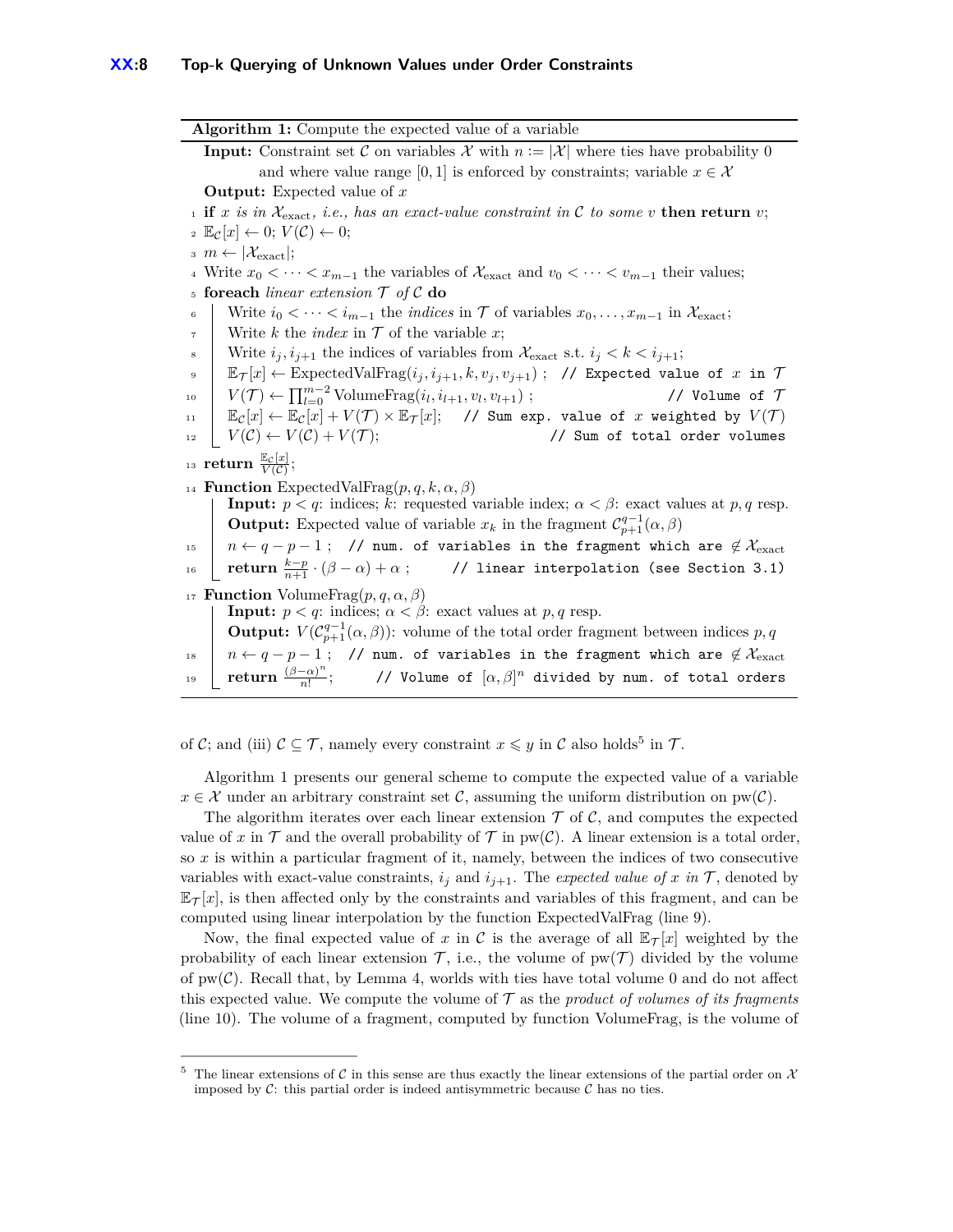$[\alpha, \beta]^n$ , i.e., all assignments to the *n* variables of the fragment in  $[\alpha, \beta]$ , divided by the number of orderings of these variables, to obtain the volume of one specific order (line [19\)](#page-7-4).

The complexity of Algorithm [1](#page-7-1) is polynomial in the number of linear extensions of  $\mathcal{C}$ , as we can enumerate them in constant amortized time [\[41\]](#page-16-10). However, in the general case, there may be up to  $|\mathcal{X}|$ ! linear extensions. To obtain an upper bound in the general case, we note that we can rescale all constraints so that all numbers are integers, and then nondeterministically sum over the linear extensions. This yields our  $\text{FP}^{\#P}$  upper bound:

<span id="page-8-2"></span> $\triangleright$  **Theorem 7.** *Given a constraint set C over* X *and*  $x \in \mathcal{X}$  (resp., and a selection predicate σ, and an integer  $k$ , determining the expected value of x in  $pw(C)$  under the uniform distribution *(resp., the top-k computation problem over*  $X$ ,  $C$ , and  $\sigma$ ) is in  $FP^{\#P}$ .

The FP#P membership for interpolation does not extend to centroid computation in general convex polytopes, which is not in  $FP^{HP}$  [\[32,](#page-16-4)[42\]](#page-16-5). Our algorithm thus relies on the fact that the polytope  $pw(\mathcal{C})$  is of a specific form, defined with order and exact-value constraints. The same upper bound for the top-*k* problem immediately follows. We will show in Section [4](#page-8-0) that this  $FP^{\#P}$  upper bound is tight.

We also provide a complete example to illustrate the constructions of this section.

**Full Example.** We exemplify our scheme on variables  $\mathcal{X} = \{x, y, y', z\}$   $z$ and on the constraint set C generated by the order constraints  $x \leq y$ ,  $y \leq z, x \leq y', y' \leq z$  and the exact-value constraint  $y' = \gamma$  for some fixed  $0 < \gamma < 1$ . Remember that we necessarily have  $0 \leq x$  and  $z \leq 1$ as well. The constraints of  $\mathcal C$  are closed under implication, so they also include  $x \leq z$ . The figure shows the Hasse diagram of the partial order defined by C on X. Note that ties have a probability of zero in  $pw(\mathcal{C})$ .



The two linear extensions of C are  $\mathcal{T}_1: x \leq y \leq y' \leq z$  and  $\mathcal{T}_2: x \leq y' \leq y \leq z$ . Now, T<sub>1</sub> is a fragmented total order, and we have  $pw(\mathcal{T}_1) = pw_{\{x,y\}}(\mathcal{C}') \times \{\gamma\} \times [\gamma,1]$  where  $\mathcal{C}'$ is defined on variables  $\{x, y\}$  by  $0 \leq x \leq y \leq \gamma$ . We can compute the volume of  $pw(\mathcal{T}_1)$  as  $\alpha_1 = \frac{\gamma^2}{2} \times (1 - \gamma)$ . Similarly the volume of pw( $\mathcal{T}_2$ ) is  $\alpha_2 = \gamma \times \frac{(1 - \gamma)^2}{2}$  $\frac{(-\gamma)}{2}$ .

Let us compute the expected value of *y* for C. In  $\mathcal{T}_1$  its expected value is  $\mu_1 = \mathbb{E}_{\mathcal{T}_1}[y] =$  $\frac{2}{3} \cdot (\gamma - 0) + 0 = \frac{2}{3}\gamma$ . In  $\mathcal{T}_2$  its expected value is  $\mu_2 = \mathbb{E}_{\mathcal{T}_2}[y] = \frac{1}{3} \cdot (1 - \gamma) + \gamma = \frac{1+2\gamma}{3}$ . The overall expected value of *y* is the average of these expected values weighted by total order probabilities (volumes fractions), namely  $\mathbb{E}_{\mathcal{C}}[y] = \frac{\alpha_1 \mu_1 + \alpha_2 \mu_2}{\alpha_1 + \alpha_2}$ .

#### <span id="page-8-0"></span>**4 Hardness and Approximations**

We next show that the intractability of Algorithm [1](#page-7-1) in Section [3](#page-5-0) is probably unavoidable. We first show matching lower bounds for interpolation and top-*k* in Section [4.1.](#page-8-1) We then turn in Section [4.2](#page-9-0) to the problem of approximating expected values.

#### <span id="page-8-1"></span>**4.1 Hardness of Exact Computation**

We now analyze the complexity of computing an exact solution to our two main problems. We show below a new result for the hardness of top-*k*. But first, we state the lower bound for the interpolation problem, which is obtained via the geometric characterization of the problem. In previous work, centroid computation is proven to be hard for *order polytopes*, namely, polytopes without exact-value constraints, which are a particular case of our setting: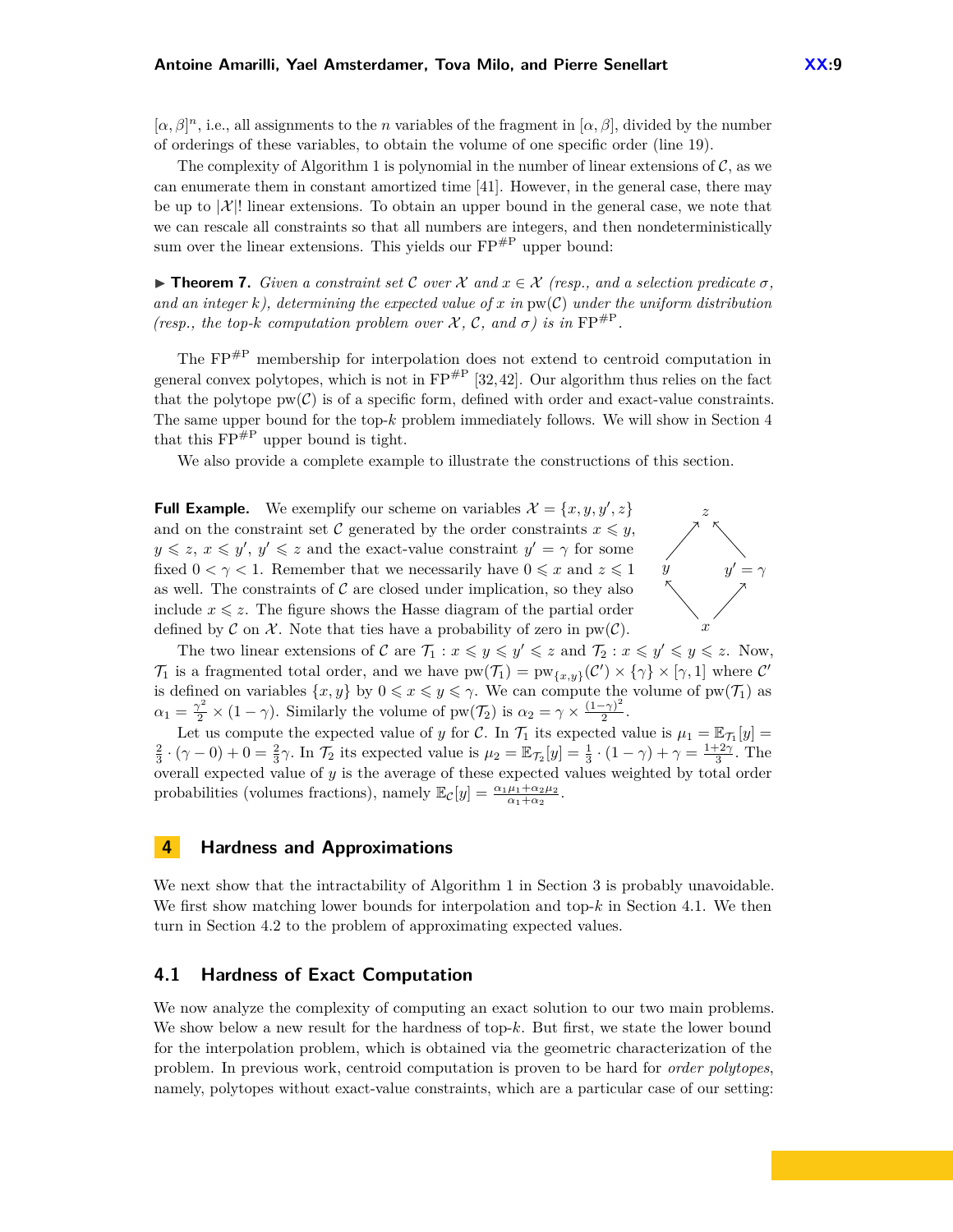**► Theorem 8. ([\[42\]](#page-16-5), Theorem 1).** *Given a set*  $C$  *of order constraints and*  $x \in \mathcal{X}$ *, determining the expected value of x in*  $pw(C)$  *under the uniform distribution is*  $FP^{\#P}$ *-hard.* 

We now show a new lower bound for top- $k$  queries: interestingly, these queries are  $FP^{\#P}$ -hard *even if they do not have to return the expected values*. Recall that  $\sigma$  is the selection operator (see Section [2.4\)](#page-4-0), which we use to compute top-*k* among a restricted subset of variables. We can show hardness even for top-1 queries, and even when  $\sigma$  only selects two variables:

<span id="page-9-2"></span>**In Theorem 9.** *Given a constraint set* C *over*  $\mathcal{X}$ *, a selection predicate*  $\sigma$ *, and an integer*  $k$ *, the top-k computation problem over*  $\mathcal{X}$ ,  $\mathcal{C}$  *and*  $\sigma$  *is*  $\text{FP}^{\#P}$ *-hard even if*  $k$  *is fixed to be* 1*,*  $|\mathcal{X}_{\sigma}|$  *is* 2*, and the top-k answer does not include the expected value of the variables.* 

**Proof sketch.** To prove hardness in this case, we reduce from interpolation. We show that a top-1 computation oracle can be used as a comparison oracle to compare the expected value of a variable x to any other rational value  $\alpha$ , by adding a fresh element  $x'$  with an exact-value constraint to  $\alpha$  and using  $\sigma$  to compute the top-1 among  $\{x, x'\}$ . What is more technical is to show that, given such a comparison oracle, we can perform the reduction and determine *exactly* the expected value *v* of *x* (a rational number) using only a *polynomial* number of comparisons to other rationals. This follows from a bound on the denominator of  $v$ , and by applying the rational number identification scheme of  $[39]$ .

In settings where we do not have a selection operator (i.e.,  $\mathcal{X}_{\sigma} = \mathcal{X}$ ), we can similarly show the hardness of top- $k$  (rather than top-1). See [\[5\]](#page-15-5) for details.

#### <span id="page-9-0"></span>**4.2 Complexity of Approximate Computation**

In light of the previous hardness results, we now review approximation algorithms, again via the geometric characterization of our setting. In Section [5,](#page-10-0) we will show a novel exact solution in PTIME for specific cases.

The *interpolation* problem can be shown to admit a fully polynomial-time randomized approximation scheme (FPRAS). This result follows from existing work [\[7,](#page-15-6) [31\]](#page-16-12), using a tractable almost uniform sampling scheme for convex bodies.

<span id="page-9-1"></span>**Proposition 10. ([\[31\]](#page-16-12), Algorithm 5.8).** Let C be a set of constraints with variable set X and  $x \in \mathcal{X}$ . There is an FPRAS that determines an estimate  $\mathbb{E}_{\mathcal{C}}[x]$  of the expected value  $\mathbb{E}_{\mathcal{C}}[x]$ *of x in* pw(C) *under the uniform distribution.*

This result is mostly of theoretical interest, as the polynomial is in  $|\mathcal{X}|^7$  (see [\[7\]](#page-15-6), Table 1), but recent improved sampling algorithms [\[37\]](#page-16-13) may ultimately yield a practical approximate interpolation technique for general constraint sets (see [\[21,](#page-16-14) [36\]](#page-16-15)).

For completeness, we mention two natural ways to define randomized approximations for *top-k computation*:

- We can define the *approximate top-k* as an ordered list of *k* items whose expected value does not differ by more than some  $\epsilon > 0$  from that of the item in the actual top-k at the same rank. An FPRAS for this definition of approximate top-*k* can be obtained from that of Proposition [10.](#page-9-1)
- It is highly unlikely that there exists a PTIME algorithm to return the *actual top-k* with m. high probability, even without requiring it to return the expected values. Indeed, such an algorithm would be in the BPP (bounded-error probabilistic time) complexity class; yet it follows from Theorem [9](#page-9-2) above that deciding whether a set of variables is the top-*k* is NP-hard, so the existence of the algorithm would entail that  $NP \subseteq BPP$ .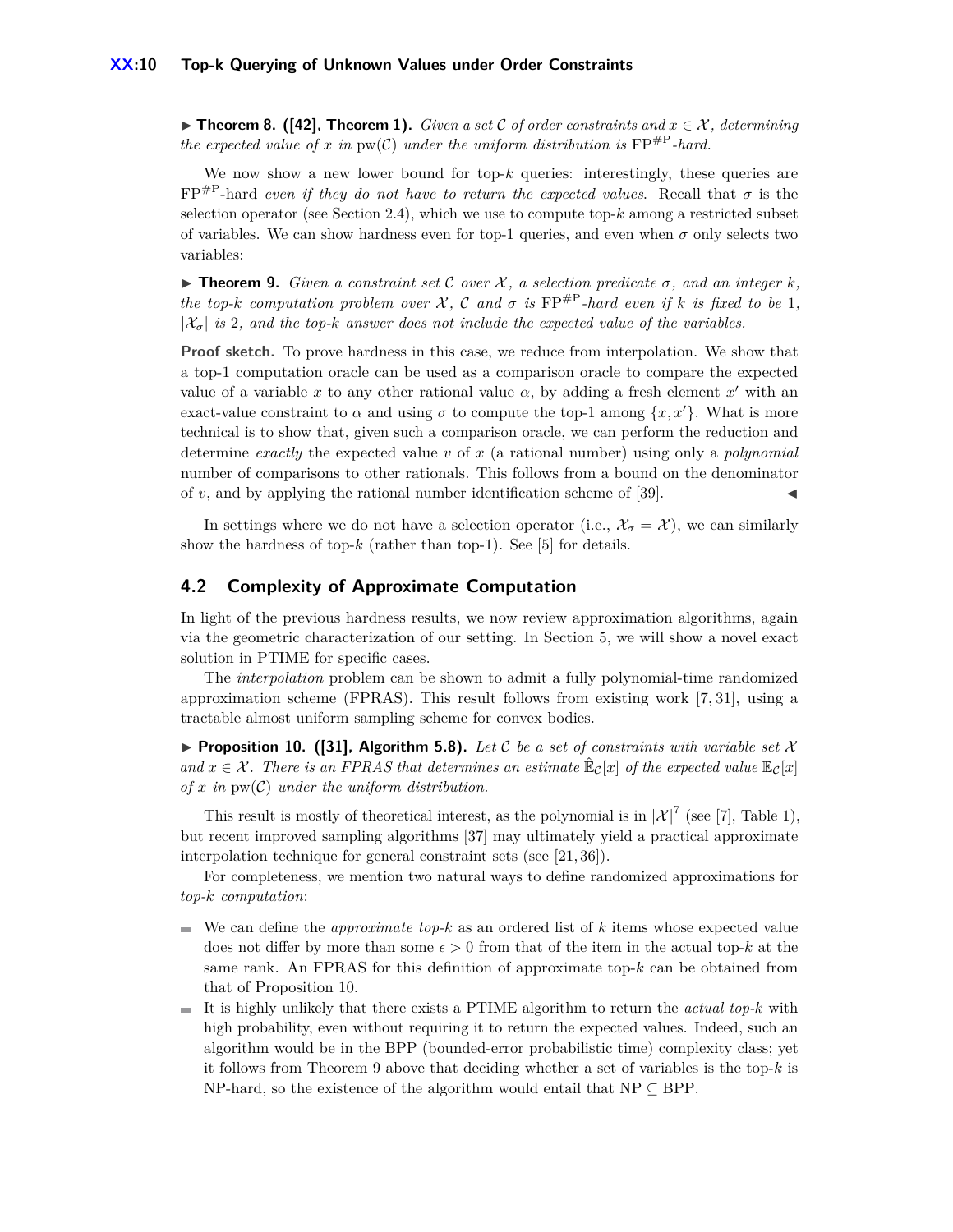## <span id="page-10-0"></span>**5 Tractable Cases**

Given the hardness results in the previous section and the impracticality of approximation, we now study whether *exact* interpolation and top-*k* computation can be tractable on restricted classes of constraint sets. We consider tree-shaped constraints (defined formally below) and generalizations thereof: they are relevant for practical applications (e.g., classifying items into tree- or forest-shaped taxonomies), and we will show that our problems are tractable on them. We start by a splitting lemma to decompose constraint sets into "independent" subsets of variables, and then define and study our tractable class.

## **5.1 Splitting Lemma**

We will formalize the cases in which the valuations of two variables in  $\mathcal X$  are probabilistically dependent (the variables *influence* each other), according to C. This, in turn, will enable us to define *independent subsets of the variables* and thus *independent subsets of the constraints* over these variables. This abstract result will generalize the notion of fragments from total orders (see Section [3.1\)](#page-6-0) to general constraint sets. In what follows, we use  $x_i \prec x_j$  to denote the *covering relation* of the partial order  $\leq$ , i.e.,  $x_i \leq x_j$  is in C but there exists no  $x_k \notin \{x_i, x_j\}$  such that  $x_i \leq x_k$  and  $x_k \leq x_j$  are in C.

**Definition 11.** We define the *influence relation*  $x \leftrightarrow y$  between variables of  $\mathcal{X} \setminus \mathcal{X}_{\text{exact}}$  as the equivalence relation obtained by the symmetric, reflexive, and transitive closure of the  $\prec$ relation on  $\mathcal{X}\backslash\mathcal{X}_{\text{exact}}$ .

The *uninfluenced classes* of X under C is the partition of  $\mathcal{X}\setminus\mathcal{X}_{\text{exact}}$  as the subsets  $X_1, \ldots, X_m$  given by the equivalence classes of the influence relation.

The *uninfluence decomposition of* C is the collection of constraint sets  $C_1, \ldots, C_m$  of C where each  $C_i$  has as variables  $X_i \sqcup \mathcal{X}_{\text{exact}}$  and contains all exact-value constraints of C and all order constraints between variables of  $X_i \sqcup \mathcal{X}_{\text{exact}}$ .

We assume w.l.o.g. that  $m > 0$ , i.e., there are unknown variables in  $\mathcal{X} \setminus \mathcal{X}_{\text{exact}}$ ; otherwise the uninfluence decomposition is meaningless but any analysis is trivial. Intuitively, two unknown variables  $x, x'$  are in different uninfluenced classes if in *every* linear extension there is *some* variable from  $\mathcal{X}_{\text{exact}}$  between them, or if they belong to disconnected (and thus incomparable) parts of the partial order. In particular, uninfluenced classes correspond to the fragments of a total order: this is used in Section [3.1.](#page-6-0) The uninfluence decomposition captures only constraints between *variables that influence each other*, and constraints that can *bound the range of a variable* by making it comparable to variables from  $\mathcal{X}_{\text{exact}}$ . We formally prove the independence of  $C_1, \ldots, C_m$  via possible-world semantics: every possible world of C can be decomposed to possible worlds of  $C_1, \ldots, C_m$ , and vice versa.

<span id="page-10-1"></span>**Lemma 12.** Let  $C_1, \ldots, C_m$  be the uninfluence decomposition of C. There exists a bijective *correspondence between*  $pw(\mathcal{C})$  *and*  $pw(\mathcal{C}_1) \times \cdots \times pw(\mathcal{C}_m)$ *.* 

**Example 13.** Let X be  $\{x, y, y', z, w\}$ , and let C be defined by  $y' = 0.5$  and  $x \leq y \leq y' \leq z$ . The uninfluence classes are  $X_1 = \{x, y\}$ ,  $X_2 = \{z\}$ , and  $X_3 = \{w\}$ . The uninfluence decomposition thus consists of  $C_1$ , with variables  $X_1 \sqcup \{y'\}$ , and constraints  $x \leq y \leq y'$  and  $y' = 0.5; \mathcal{C}_2$ , with variables  $X_2 \sqcup \{y'\}$ , and constraints  $y' \leq z$  and  $y' = 0.5$ ; and  $\mathcal{C}_3$ , with variables  $X_3 \sqcup \{y'\}$ , and constraint  $y' = 0.5$ .

We next use this independence property to analyse restricted classes of constraint sets.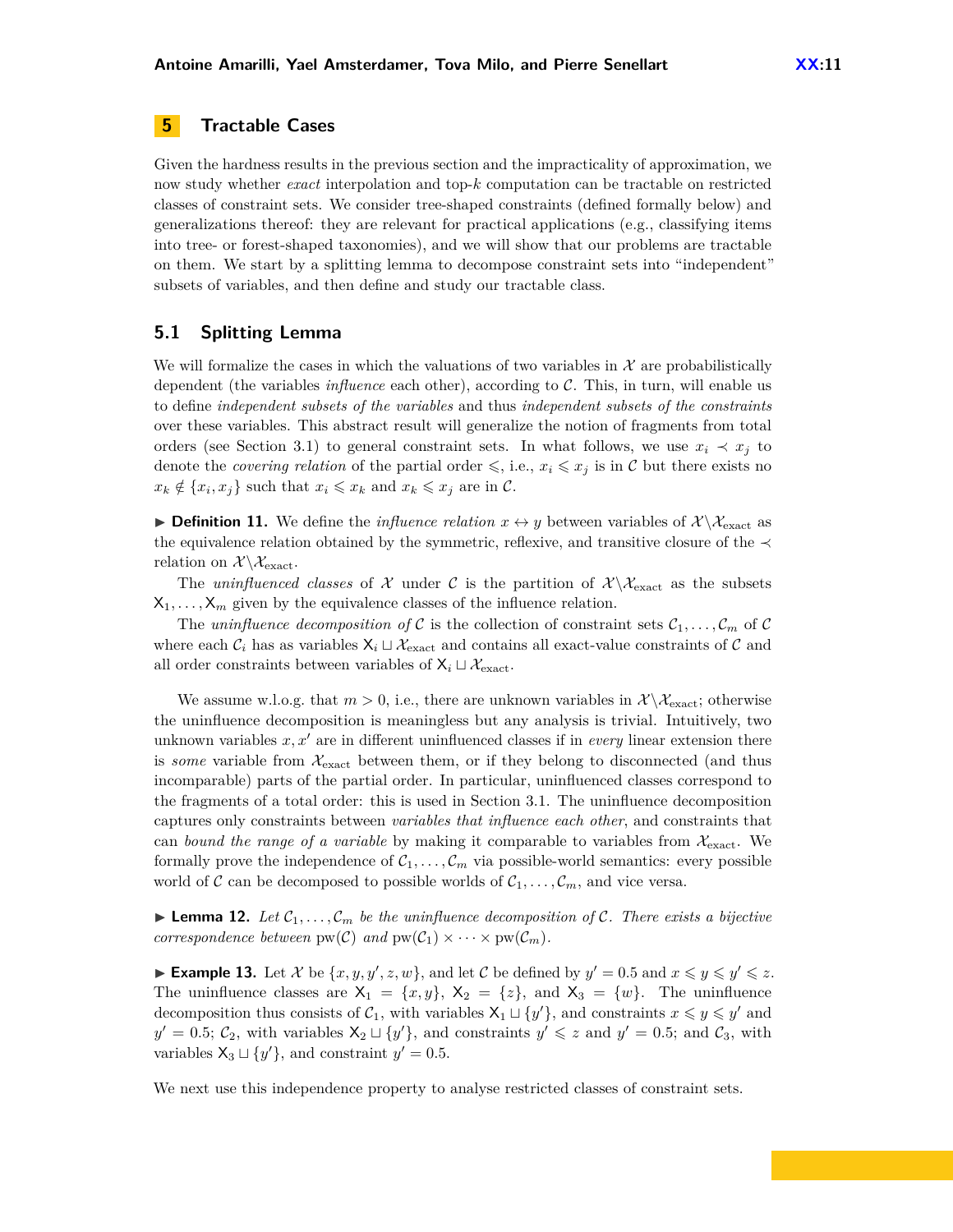#### **5.2 Tree-Shaped Constraints**

We define the first restricted class of constraints that we consider: *tree-shaped* constraints. Recall that a *Hasse diagram* is a representation of a partial order as a directed acyclic graph, whose nodes correspond to X and where there is an edge  $(x, y)$  if  $x \prec y$ . An example of such a diagram is the one used in Section [3.2.](#page-6-1)

**Definition 14.** A constraint set C over  $\mathcal{X}$  is *tree-shaped* if the probability of ties is zero, the Hasse diagram of the partial order induced on  $\mathcal X$  by  $\mathcal C$  is a directed tree, the root has exactly one child, and exactly the root and leaves are in  $\mathcal{X}_{\text{exact}}$ . Thus,  $\mathcal C$  imposes a global minimal value, and maximal values at each leaf, and no other exact-value constraint.

We call C *reverse-tree-shaped* if the reverse of the Hasse diagram (obtained by reversing the direction of the edges) is tree-shaped.

Tree-shaped constraints are often encountered in practice, in particular in the context of product taxonomies. Indeed, while our example from Figure [1](#page-1-0) is a DAG, many real-life taxonomies are trees: in particular, the Google Product Taxonomy [\[23\]](#page-16-16) and ACM CCS [\[2\]](#page-15-7).

We now show that for a tree-shaped constraint set  $C$ , unlike the general case, we can tractably compute exact expressions of the expected values of variables. In the next two results, we assume arithmetic operations on rationals to have unit cost, e.g., they are performed up to a fixed numerical precision. Otherwise, the complexities remain polynomial but the degrees may be larger. We first show:

<span id="page-11-0"></span>**Integral 15.** For any tree-shaped constraint set C over  $\mathcal{X}$ , we can compute its volume  $V(\mathcal{C})$  *in time*  $O(|\mathcal{X}|^2)$ *.* 

**Proof sketch.** We process the tree bottom-up, propagating a piecewise-polynomial function expressing the volume of the subpolytope on the subtree rooted at each node as a function of the value of the parent node: we compute it using Lemma [12](#page-10-1) from the child nodes. J

This result can be applied to prove the tractability of computing the marginal distribution of any variable  $x \in \mathcal{X} \backslash \mathcal{X}_{\text{exact}}$  in a tree-shaped constraint set, which is defined as the pdf  $p_x(v) := V_{d-1}(\mathcal{C} \cup \{x = v\})/V_d(\mathcal{C})$ , where *d* is the dimension of pw( $\mathcal{C}$ ):

**Find 16.** For any tree-shaped constraint set C on variable set X, for any variable  $x \in \mathcal{X} \setminus \mathcal{X}_{\text{exact}}$ , the marginal distribution for *x* is piecewise polynomial and can be computed *in time*  $O(|\mathcal{X}_{\text{exact}}| \times |\mathcal{X}|^2)$ *.* 

**Proof sketch.** We proceed similarly to the proof of Theorem [15](#page-11-0) but with two functions: one for x and its descendants, and one for all other nodes. The additional  $|\mathcal{X}_{\text{exact}}|$  factor is because the second function depends on how the value given to  $x$  compares to the leaves.  $\blacktriangleleft$ 

We last deduce that our results for tree-shaped constraints extend to a more general tractable case: constraint sets C whose uninfluence decomposition  $C_1, \ldots, C_m$  is such that every  $\mathcal{C}_i$  is (reverse-)tree-shaped. By Lemma [12,](#page-10-1) each  $\mathcal{C}_i$  (and its variables) can be considered independently, and reverse-tree-shaped trees can be easily transformed into tree-shaped ones. Our previous algorithms thus apply to this general case, by executing them on each constraint set of the uninfluence decomposition that is relevant to the task (namely, containing the variable *x* to interpolate, or top-*k* candidates from the selected variables  $\mathcal{X}_{\sigma}$ ):

 $\triangleright$  **Corollary 17.** *Given any constraint set* C *and its uninfluence decomposition*  $C_1, \ldots, C_m$ *, assuming that each* C*<sup>i</sup> is a (reverse-)tree-shaped constraint set, we can solve the interpolation problem in time*  $O(max_i |X_i|^3)$  *and the top-k problem in PTIME.*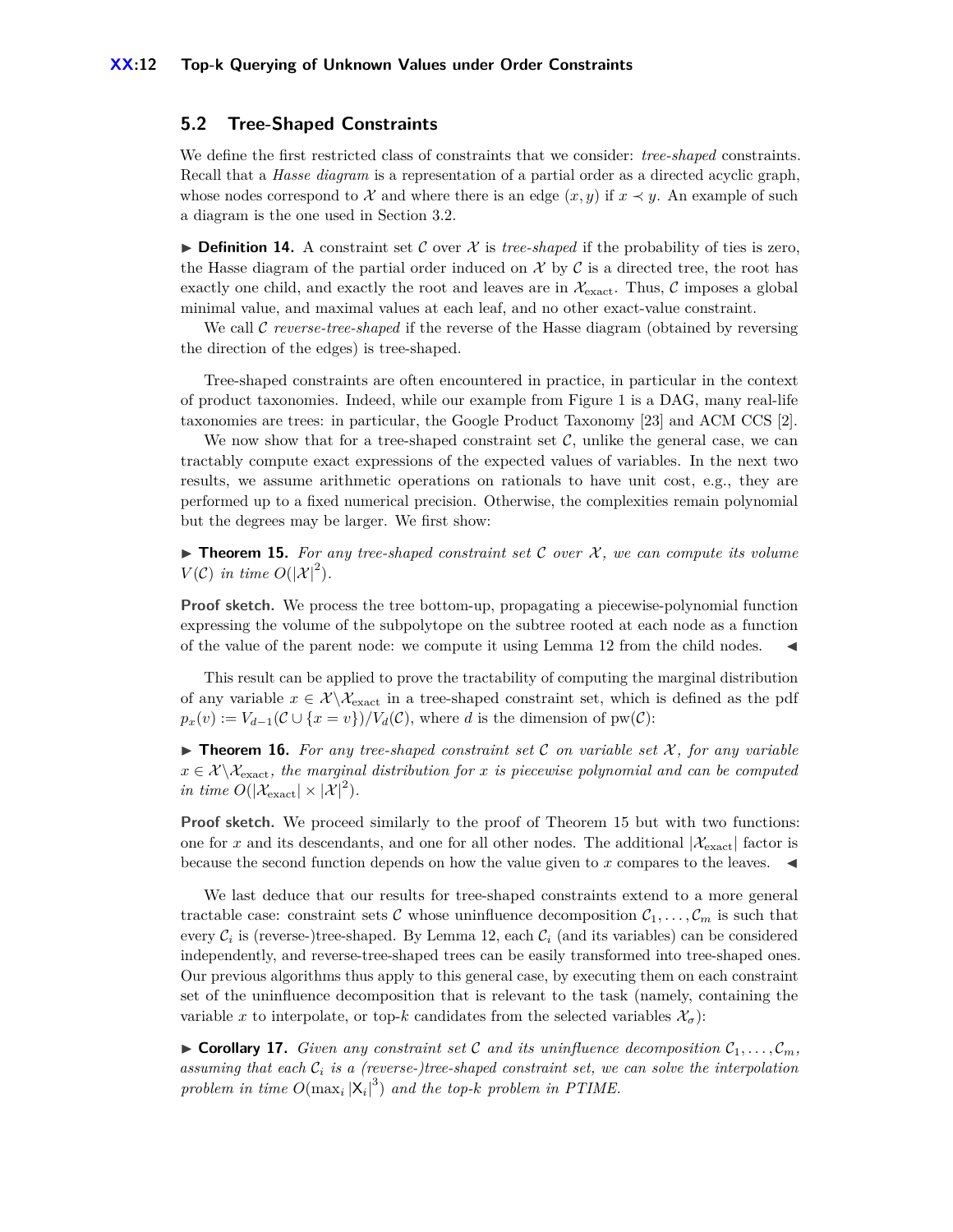On large tree-shaped taxonomies (e.g., the Google Product Taxonomy [\[23\]](#page-16-16)), in an interactive setting where we may ask user queries (e.g., the one in the Introduction), we can improve running times by asking more queries. Indeed, each answer about a category adds an exact-value constraint, and reduces the size of the constraint sets of the uninfluence decomposition, which decreases the overall running time, thanks to the superadditivity of  $x \mapsto x^3$ . We do not study which variables should be queried in order to reduce the running time of the algorithm; see, e.g., [\[40\]](#page-16-1) for tree-partitioning algorithms.

## <span id="page-12-0"></span>**6 Other Variants**

We have defined top-*k* computation on constraint sets by considering the *expected value* of each variable under the uniform distribution. Comparing to different definitions of top-*k* on unknown values that have been studied in previous work, our definition has some important properties [\[15\]](#page-15-4): it provides a ready estimation for unknown values (namely, their expected value) and guarantees an output of size *k*. Moreover, it satisfies the *containment property* of [\[15\]](#page-15-4), defined in our setting as follows:

 $\triangleright$  **Definition 18.** A top-*k* definition satisfies the *containment property* if for any constraint set C on variables  $\mathcal{X}$ , for any predicate  $\sigma$  (where we write  $\mathcal{X}_{\sigma}$  the selected variables), and for any  $k < |\mathcal{X}_{\sigma}|$ , letting  $S_k$  and  $S_{k+1}$  be the ordered lists of top-*k* and top- $(k+1)$  variables,  $S_k$ is a strict prefix of  $S_{k+1}$ .

The containment property is a natural desideratum: computing the top- $k$  for some  $k \in \mathbb{N}$ should not give different variables or order for the top- $k'$  with  $k' < k$ . Our definition clearly satisfies the containment property (except in the case of ties). By contrast, we will now review prominent definitions of top-*k* on uncertain data from related work [\[15,](#page-15-4) [47,](#page-17-4) [52\]](#page-17-5), and show that they do not satisfy the containment property when we apply them to the possible world distributions studied in our setting. We focus on two prominent definitions, *U-top-k* and *global-top-k* and call our own definition *local-top-k* when comparing to them; we also discuss other variants in [\[5\]](#page-15-5).

**U-top-***k***.** The *U-top-k* variant does not study *individual* variables but defines the output as the *sequence* of *k* variables most likely to be the top-*k* (in that order), for the uniform distribution on  $pw(C)$ . We call this alternative definition *U-top-k* by analogy with [\[15,](#page-15-4) [47\]](#page-17-4). Interestingly, the U-top-*k* and local-top-*k* definitions sometimes disagree in our setting:

**I Lemma 19.** *There is a constraint set* C *and selection predicate*  $\sigma$  *such that local-top-k and U-top-k do not match, even for*  $k = 1$  *and without returning expected values or probabilities.* 

We can easily design an algorithm to compute U-top-*k* in PSPACE and in polynomial time in the number of linear extensions of  $C$ : compute the probability of each linear extension as in Algorithm [1,](#page-7-1) and then sum on linear extensions depending on which top-*k* sequence they realize (on the variables selected by  $\sigma$ ), to obtain the probability of each answer. Hence:

**Proposition 20.** For any constraint set C over  $\mathcal{X}$ , integer  $k$  and selection predicate  $\sigma$ , the *U-top-k query for* C and  $\sigma$  can be computed in PSPACE and in time  $O(\text{poly}(N))$ , where N *is the number of linear extensions of* C*.*

Unlike Theorem [7,](#page-8-2) however, this does not imply  $FP^{HP}$ -membership: when selecting the most probable sequence, the number of candidate sequences may not be polynomial (as *k* is not fixed). We leave to future work an investigation of the precise complexity of U-top-*k*.

We show that in our setting U-top-*k* does not satisfy the *containment property* of [\[15\]](#page-15-4).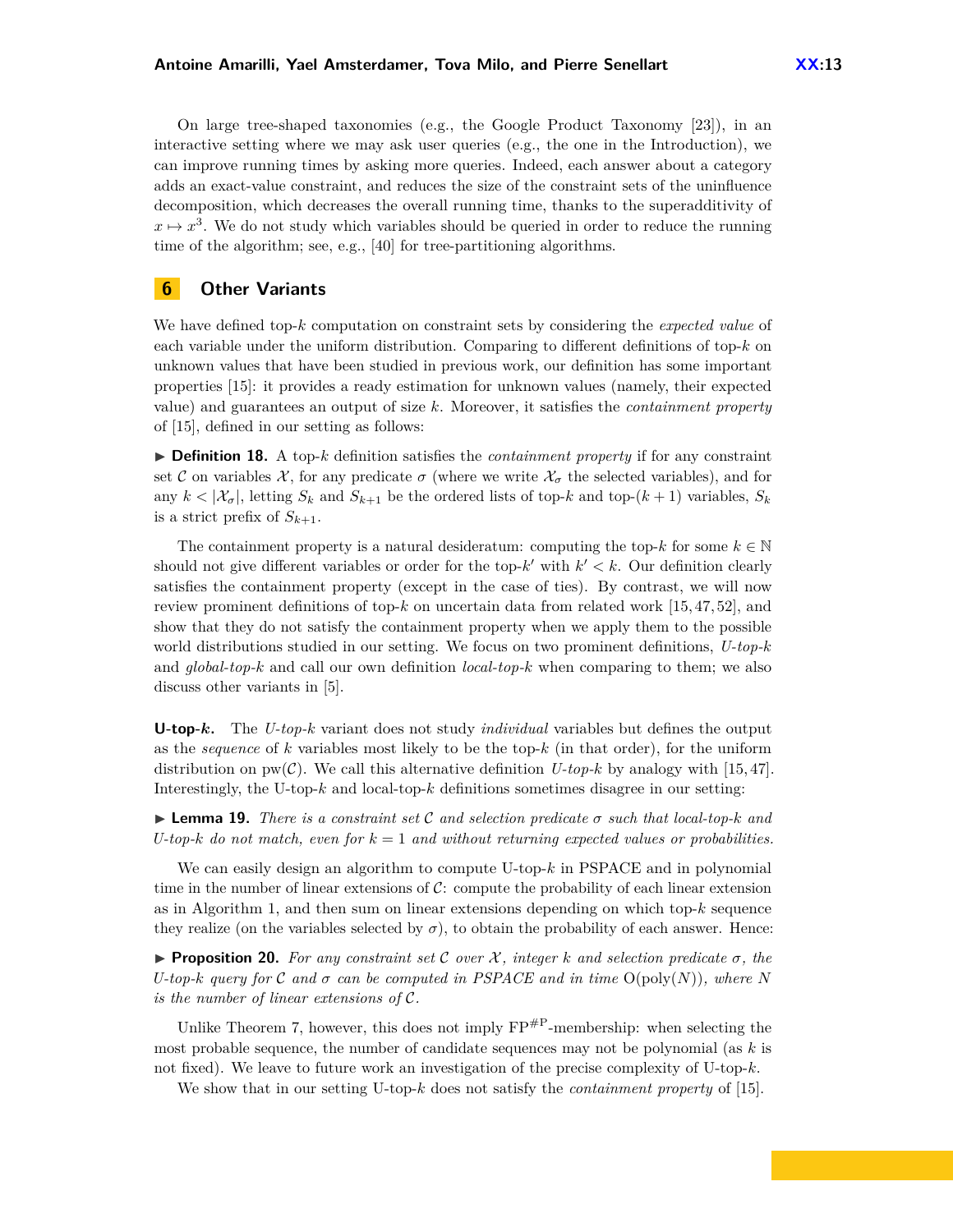#### **XX:14 Top-k Querying of Unknown Values under Order Constraints**

 $\blacktriangleright$  **Lemma 21.** *There is a constraint set* C *without ties such that U-top-k does not satisfy the containment property for the uniform distribution on*  $pw(\mathcal{C})$ *.* 

**Global-top-***k***.** We now study the *global-top-k* definition [\[52\]](#page-17-5), and show that it does not respect the containment property either, even though it is defined on individual variables:

**Definition 22.** The *global-top-k guery*, for a constraint set C, selection predicate  $\sigma$ , and integer *k*, returns the *k* variables that have the highest probability in the uniform distribution on  $pw(\mathcal{C})$  to be among the variables with the *k* highest values, sorted by decreasing probability.

**I Lemma 23.** There is a constraint set C without ties such that global-top- $k$  does not satisfy *the containment property for the uniform distribution on*  $pw(\mathcal{C})$ *.* 

## <span id="page-13-0"></span>**7 Related Work**

We extend the discussion about related work from the Introduction.

**Ranking queries over uncertain databases.** A vast body of work has focused on providing semantics and evaluation methods for order queries over uncertain databases, including top-*k* and ranking queries (e.g.,  $[15, 19, 25, 26, 28, 33, 43, 46, 50, 51]$  $[15, 19, 25, 26, 28, 33, 43, 46, 50, 51]$  $[15, 19, 25, 26, 28, 33, 43, 46, 50, 51]$  $[15, 19, 25, 26, 28, 33, 43, 46, 50, 51]$  $[15, 19, 25, 26, 28, 33, 43, 46, 50, 51]$  $[15, 19, 25, 26, 28, 33, 43, 46, 50, 51]$  $[15, 19, 25, 26, 28, 33, 43, 46, 50, 51]$  $[15, 19, 25, 26, 28, 33, 43, 46, 50, 51]$  $[15, 19, 25, 26, 28, 33, 43, 46, 50, 51]$  $[15, 19, 25, 26, 28, 33, 43, 46, 50, 51]$ ). Such works consider two main uncertainty types: *tuple-level uncertainty*, where the existence of tuples (i.e., variables) is uncertain, and hence affects the query results [\[15,](#page-15-4) [19,](#page-16-17) [26,](#page-16-18) [28,](#page-16-6) [33,](#page-16-19) [43,](#page-16-20) [50,](#page-17-6) [51\]](#page-17-7); and *attribute-level uncertainty*, more relevant to our problem, where the data tuples are known but some of their values are unknown or uncertain [\[15,](#page-15-4) [25,](#page-16-2) [28,](#page-16-6) [46\]](#page-17-1). Top-*k* queries over uncertain data following [\[46\]](#page-17-1) was recently applied to crowdsourcing applications in [\[13\]](#page-15-8). These studies are relevant to our work as they identify multiple possible semantics for order queries in presence of uncertainty, and specify desired properties for such semantics [\[15,](#page-15-4) [28\]](#page-16-6); our definition of top-*k* satisfies the desiderata that are relevant to attribute-level uncertainty [\[28\]](#page-16-6).

We depart from this existing work in two main respects. First, existing work assumes that each variable is given with an *independent function* that describes its probability distribution. We do not assume this, and instead *derive* expressions for the expected values of variables in a principled way from a uniform prior on the possible worlds. Our work is thus well-suited to the many situations where probability distributions on variables are not known, or where they are not independent (e.g., when order constraints are imposed on them). For this reason, the problems that we consider are generally computationally harder. For instance, [\[46\]](#page-17-1) is perhaps the closest to our work, since they consider the total orders compatible with given partial order constraints. However, they assume independent marginal distributions, so they can evaluate top-*k* queries by only considering *k*-sized prefixes of the linear extensions; in our setting even computing the top-1 element is hard (Theorem [9\)](#page-9-2).

The second key difference is that other works *do not try to estimate the top-k values*, because they assume that the marginal distribution is given: they only focus on ranks. In our context, we need to compute missing values, and need to account, e.g., for exact-value constraints and their effect on the probability of possible worlds and on expected values (Section [3\)](#page-5-0).

We also mention our previous work [\[4\]](#page-15-9) which considers the estimation of uncertain values (expectation and variance), but only in a *total order*, and did not consider complexity issues.

**Partial order search.** Another relevant research topic, *partial order search*, considers queries over elements in a partially ordered set to find a subset of elements with a certain property [\[3,](#page-15-3)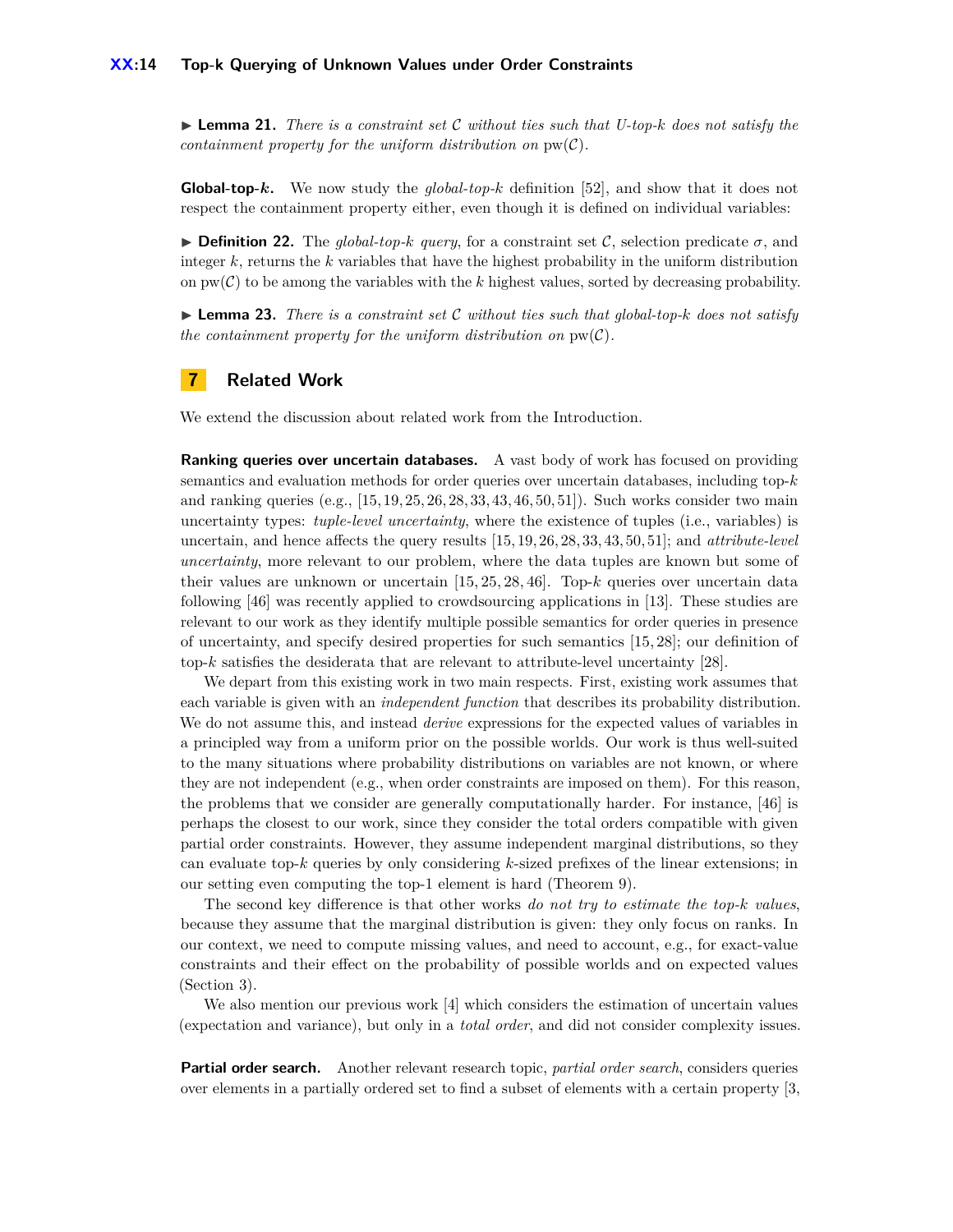[17,](#page-16-21) [20,](#page-16-22) [24,](#page-16-23) [40\]](#page-16-1). This relates to many applications, e.g., crowd-assisted graph search [\[40\]](#page-16-1), frequent itemset mining with the crowd [\[3\]](#page-15-3), and knowledge discovery, where the unknown data is queried via oracle calls [\[24\]](#page-16-23). These studies are *complementary to ours*: when the target function can be phrased as a top-*k* or interpolation problem, if the search is stopped

**Computational geometry.** Our work reformulates the interpolation problem as a centroid computation problem in the polytope of possible worlds defined by the constraint set. This problem has been studied independently by computational geometry work [\[31,](#page-16-12) [38,](#page-16-24) [42\]](#page-16-5).

before all values are known, we can use our method to estimate the complete output.

Computational geometry mostly studies *arbitrary* convex polytopes (corresponding to polytopes defined by arbitrary linear constraint sets), and often considers the task of *volume computation*, which is related to the problem of computing the centroid [\[42\]](#page-16-5). In this context, it is known that computing the exact volume of a polytope is not in  $\text{FP}^{\#P}$  because the output is generally not of polynomial size [\[32\]](#page-16-4). Nevertheless, several (generally exponential) methods for exact volume computation [\[11\]](#page-15-10) have been developed. The problem of approximation has also been studied, both theoretically and practically [\[16,](#page-15-11) [18,](#page-16-25) [21,](#page-16-14) [31,](#page-16-12) [36,](#page-16-15) [45\]](#page-17-8). Our problem of *centroid* computation is studied in [\[38\]](#page-16-24), whose algorithm is based on the idea of computing the volume of a polytope by computing the lower-dimensional volume of its facets. This is different from our algorithm, which divides the polytope along linear extensions into subpolytopes, for which we apply a specific volume and centroid computation method.

Some works in computational geometry specifically study *order polytopes*, i.e., the polytopes defined by constraint sets with only order constraints and no exact-value constraints. For such polytopes, volume computation is known to be  $FP^{\#P}$ -complete [\[10\]](#page-15-12), leading to a  $FP^{HP}$ -hardness result for centroid computation [\[42\]](#page-16-5). However, these results do not apply to *exact-value constraints*, i.e., when order polytopes can only express order relations, between variables which are in [0*,* 1]. Exact-value constraints are both highly relevant in practice (to represent numerical bounds, or known information, e.g., for crowdsourcing), allow for more general polytopes, and complicate the design of Algorithm 1, which must perform volume computation and interpolation in each *fragmented* linear order.

Furthermore, to our knowledge, computational geometry works do not study the top-*k* problem, or polytopes that correspond to tree-shaped constraint sets, since these have no clear geometric interpretation.

**Tree-shaped partial orders.** Our analysis of tractable schemes for tree-shaped partial orders is reminiscent of the well-known tractability of probabilistic inference in tree-shaped graphical models [\[8\]](#page-15-13), and of the tractability of probabilistic query evaluation on trees [\[14\]](#page-15-14) and treelike instances [\[6\]](#page-15-15). However, we study continuous distributions on numerical values, and the influence between variables when we interpolate does not simply follow the tree structure; so our results do not seem to follow from these settings.

# <span id="page-14-0"></span>**8 Conclusion**

In this paper, we have studied the problems of top-*k* computation and interpolation for data with unknown values and order constraints. We have provided foundational solutions, including a general computation scheme, complexity bounds, and analysis of tractable cases.

One natural direction for future work is to study whether our tractable cases (tree-shaped orders, sampling) can be covered by more efficient PTIME algorithms, or whether more general tractable cases can be identified: for instance, a natural direction to study would be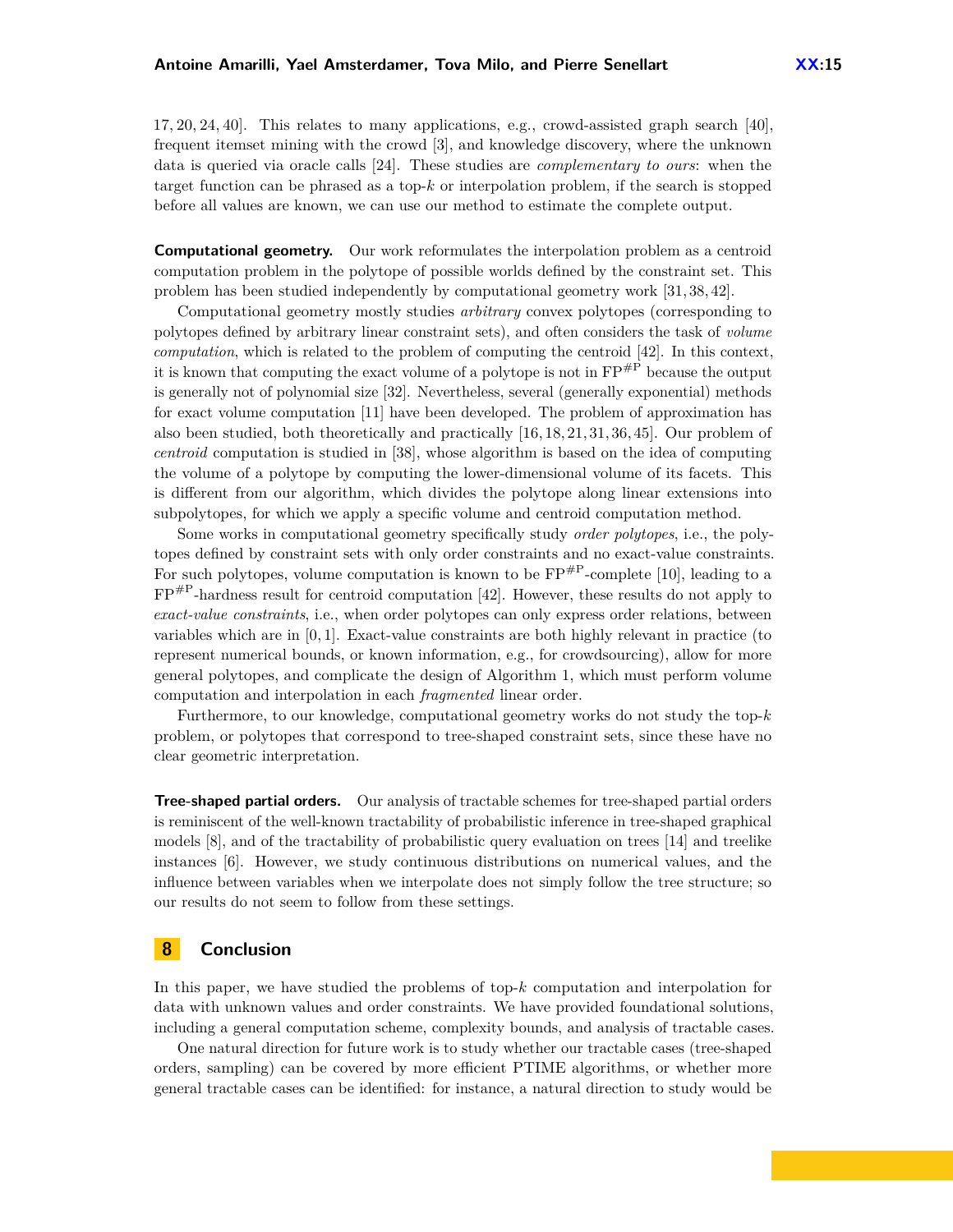#### **XX:16 Top-k Querying of Unknown Values under Order Constraints**

partial orders with a *bounded-treewidth* Hasse diagram, following recent tractability results for the related problem of linear extension counting [\[30\]](#page-16-26). Another question is to extend our scheme to request additional values from the crowd, as in [\[3,](#page-15-3) [13\]](#page-15-8), and reduce the expected error on the interpolated values or top-*k* query, relative to a user goal. In such a setting, how should we choose which values to retrieve, and could we update incrementally the results of interpolation when we receive new exact-value constraints? Finally, it would be interesting to study whether our results generalize to different prior distributions on the polytope.

#### **Acknowledgements**

This work is partially supported by the European Research Council under the FP7, ERC grant MoDaS, agreement 291071, by a grant from the Blavatnik Interdisciplinary Cyber Research Center, by the Israel Science Foundation (grant No. 1157/16), and by the Télécom ParisTech Research Chair on Big Data and Market Insights.

#### - References -

- <span id="page-15-0"></span>**1** Serge Abiteboul, T-H. Hubert Chan, Evgeny Kharlamov, Werner Nutt, and Pierre Senellart. Capturing continuous data and answering aggregate queries in probabilistic XML. *TODS*, 36(4), 2011.
- <span id="page-15-7"></span>**2** ACM Computing Classification System, 2012. [https://www.acm.org/about/class/](https://www.acm.org/about/class/class/2012) [class/2012](https://www.acm.org/about/class/class/2012).
- <span id="page-15-3"></span>**3** Antoine Amarilli, Yael Amsterdamer, and Tova Milo. On the complexity of mining itemsets from the crowd using taxonomies. In *ICDT*, 2014.
- <span id="page-15-9"></span>**4** Antoine Amarilli, Yael Amsterdamer, and Tova Milo. Uncertainty in crowd data sourcing under structural constraints. In *UnCrowd*, 2014.
- <span id="page-15-5"></span>**5** Antoine Amarilli, Yael Amsterdamer, Tova Milo, and Pierre Senellart. Top-k querying of unknown values under order constraints (extended version). *CoRR*, abs/1701.02634, 2017.
- <span id="page-15-15"></span>**6** Antoine Amarilli, Pierre Bourhis, and Pierre Senellart. Provenance circuits for trees and treelike instances. In *ICALP*, 2015.
- <span id="page-15-6"></span>**7** Dimitris Bertsimas and Santosh Vempala. Solving convex programs by random walks. *JACM*, 51(4), 2004.
- <span id="page-15-13"></span>**8** Christopher M. Bishop. Graphical models. In *Pattern Recognition and Machine Learning*, chapter 8. Springer, 2006.
- <span id="page-15-2"></span>**9** Jonathan Bragg, Mausam, and Daniel S. Weld. Crowdsourcing multi-label classification for taxonomy creation. In *HCOMP*, 2013.
- <span id="page-15-12"></span>**10** Graham Brightwell and Peter Winkler. Counting linear extensions. *Order*, 8(3), 1991.
- <span id="page-15-10"></span>**11** Benno Büeler, Andreas Enge, and Komei Fukuda. Exact volume computation for polytopes: a practical study. In *Polytopes – combinatorics and Computation*, 2000.
- <span id="page-15-1"></span>**12** Reynold Cheng, Dmitri V Kalashnikov, and Sunil Prabhakar. Evaluating probabilistic queries over imprecise data. In *SIGMOD*, 2003.
- <span id="page-15-8"></span>**13** Eleonora Ciceri, Piero Fraternali, Davide Martinenghi, and Marco Tagliasacchi. Crowdsourcing for top-k query processing over uncertain data. *IEEE TKDE*, 28(1), 2016.
- <span id="page-15-14"></span>**14** Sara Cohen, Benny Kimelfeld, and Yehoshua Sagiv. Running tree automata on probabilistic XML. In *PODS*, 2009.
- <span id="page-15-4"></span>**15** Graham Cormode, Feifei Li, and Ke Yi. Semantics of ranking queries for probabilistic data and expected ranks. In *ICDE*, 2009.
- <span id="page-15-11"></span>**16** Ben Cousins and Santosh Vempala. A practical volume algorithm. *Mathematical Programming Computation*, 8(2), 2016.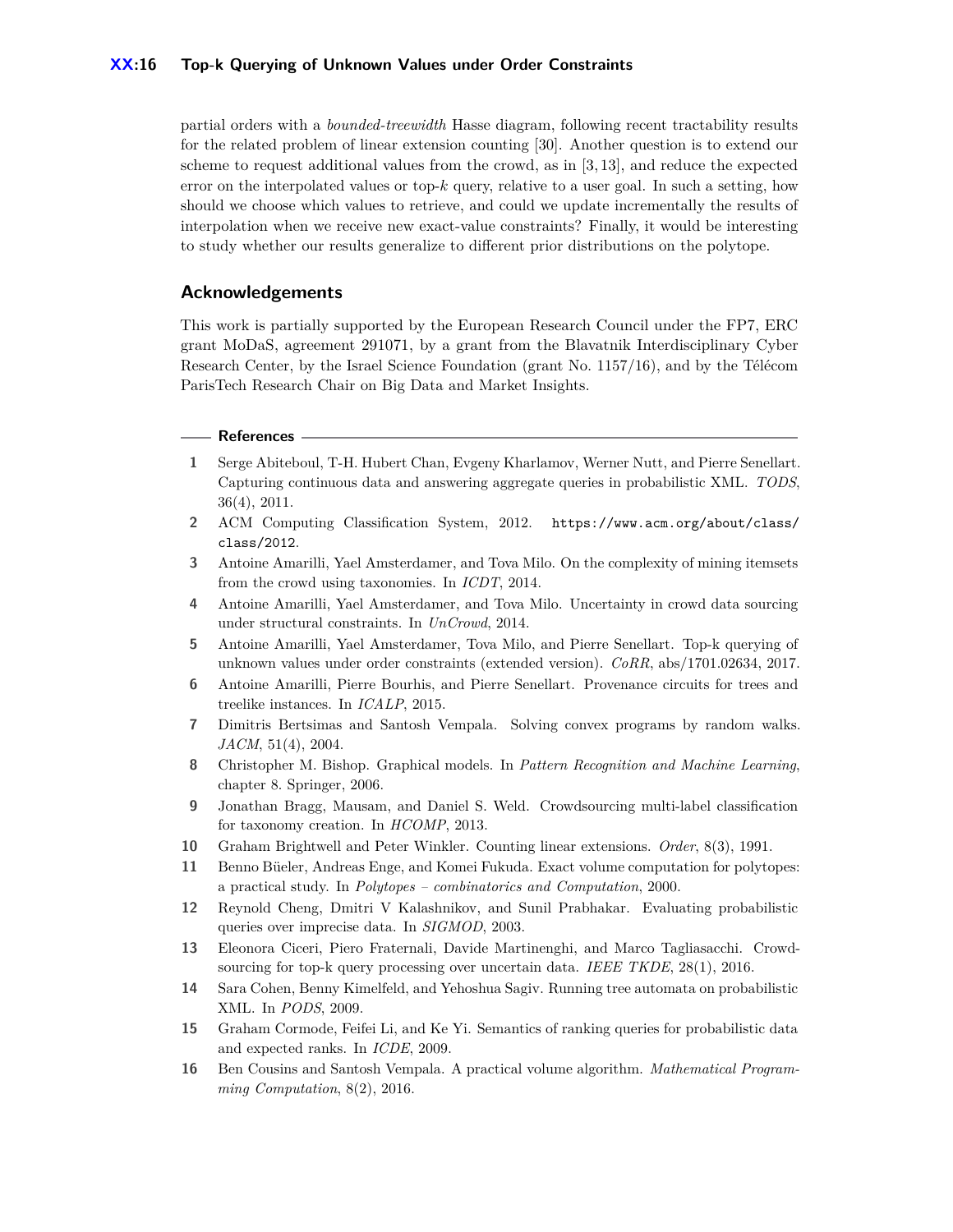- <span id="page-16-21"></span>**17** Susan B. Davidson, Sanjeev Khanna, Tova Milo, and Sudeepa Roy. Using the crowd for top-k and group-by queries. In *ICDT*, 2013.
- <span id="page-16-25"></span>**18** Jesús A De Loera, B Dutra, Matthias Köppe, S Moreinis, G Pinto, and J Wu. Software for exact integration of polynomials over polyhedra. *Computational Geometry*, 46(3), 2013.
- <span id="page-16-17"></span>**19** Landon Detwiler, Wolfgang Gatterbauer, Brenton Louie, Dan Suciu, and Peter Tarczy-Hornoch. Integrating and ranking uncertain scientific data. In *ICDE*, 2009.
- <span id="page-16-22"></span>**20** Ulrich Faigle, Laszlo Lovasz, Rainer Schrader, and Gy Turán. Searching in trees, seriesparallel and interval orders. *SIAM J. Comput.*, 15(4), 1986.
- <span id="page-16-14"></span>**21** Cunjing Ge and Feifei Ma. A fast and practical method to estimate volumes of convex polytopes. In *FAW*, 2015.
- <span id="page-16-9"></span>**22** James E. Gentle. *Computational Statistics*. Springer, 2009.
- <span id="page-16-16"></span>**23** Google Product Taxonomy, 2016. [https://support.google.com/merchants/answer/](https://support.google.com/merchants/answer/1705911?hl=en) [1705911?hl=en](https://support.google.com/merchants/answer/1705911?hl=en).
- <span id="page-16-23"></span>**24** Dimitrios Gunopulos, Roni Khardon, Heikki Mannila, Sanjeev Saluja, Hannu Toivonen, and Ram Sewak Sharma. Discovering all most specific sentences. *TODS*, 28(2), 2003.
- <span id="page-16-2"></span>**25** Parisa Haghani, Sebastian Michel, and Karl Aberer. Evaluating top-k queries over incomplete data streams. In *CIKM*, 2009.
- <span id="page-16-18"></span>**26** Ming Hua, Jian Pei, and Xuemin Lin. Ranking queries on uncertain data. *VLDB J.*, 20(1), 2011.
- <span id="page-16-7"></span>**27** Yannis E. Ioannidis and Raghu Ramakrishnan. Efficient transitive closure algorithms. In *VLDB*, 1988.
- <span id="page-16-6"></span>**28** Jeffrey Jestes, Graham Cormode, Feifei Li, and Ke Yi. Semantics of ranking queries for probabilistic data. *IEEE TKDE*, 23(12), 2011.
- <span id="page-16-8"></span>**29** Frank Jones. *Lebesgue Integration on Euclidean Space*. Jones & Bartlett Learning, 2001.
- <span id="page-16-26"></span>**30** Kustaa Kangas, Teemu Hankala, Teppo Niinimäki, and Mikko Koivisto. Counting linear extensions of sparse posets. In *IJCAI*, 2016.
- <span id="page-16-12"></span>**31** Ravi Kannan, László Lovász, and Miklós Simonovits. Random walks and an  $O^*(n^5)$  volume algorithm for convex bodies. *Random Struct. Algorithms*, 11(1), 1997.
- <span id="page-16-4"></span>**32** Jim Lawrence. Polytope volume computation. *Mathematics of Computation*, 57(195), 1991.
- <span id="page-16-19"></span>**33** Jian Li, Barna Saha, and Amol Deshpande. A unified approach to ranking in probabilistic databases. *PVLDB*, 2(1), 2009.
- <span id="page-16-0"></span>**34** Xiang Lian and Lei Chen. Probabilistic ranked queries in uncertain databases. In *EDBT*, 2008.
- <span id="page-16-3"></span>**35** Xiang Lian and Lei Chen. A generic framework for handling uncertain data with local correlations. *VLDB*, 4(1), 2010.
- <span id="page-16-15"></span>**36** László Lovász and István Deák. Computational results of an  $O^*(n^4)$  volume algorithm. *European J. Operational Research*, 216(1), 2012.
- <span id="page-16-13"></span>**37** László Lovász and Santosh Vempala. Hit-and-run from a corner. *SIAM J. Comput.*, 35(4), 2006.
- <span id="page-16-24"></span>**38** Frederic Maire. An algorithm for the exact computation of the centroid of higher dimensional polyhedra and its application to kernel machines. In *ICDM*, 2003.
- <span id="page-16-11"></span>**39** Christos H Papadimitriou. Efficient search for rationals. *Information Processing Letters*, 8(1), 1979.
- <span id="page-16-1"></span>**40** A. Parameswaran, A.D. Sarma, H. Garcia-Molina, N. Polyzotis, and J. Widom. Humanassisted graph search: it's okay to ask questions. *PVLDB*, 4(5), 2011.
- <span id="page-16-10"></span>**41** Gara Pruesse and Frank Ruskey. Generating linear extensions fast. *SIAM J. Comput.*, 23(2), 1994.
- <span id="page-16-5"></span>**42** Luis A Rademacher. Approximating the centroid is hard. In *SCG*, 2007.
- <span id="page-16-20"></span>**43** Christopher Re, Nilesh N. Dalvi, and Dan Suciu. Efficient top-k query evaluation on probabilistic data. In *ICDE*, 2007.